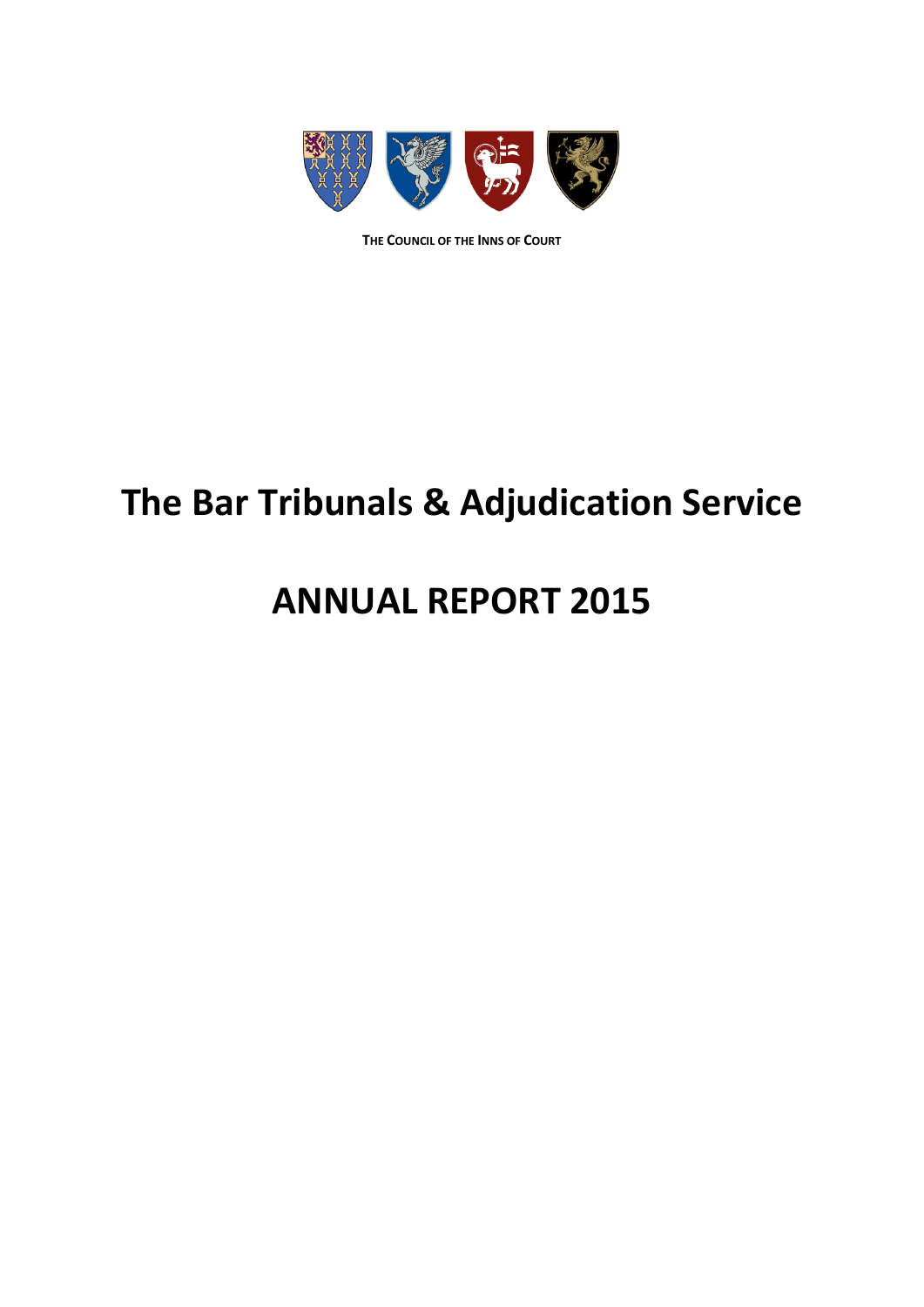Welcome to the Annual Report of the Bar Tribunals and Adjudication Service ('BTAS').

BTAS is the body responsible for administering Disciplinary Tribunals, Fitness to Practice and other Hearings for barristers. It also organises Inns' Conduct Committee Hearings to consider the conduct of applicants to, and students of, the Inns of Court before they are called to the Bar.

This Report forms part of our commitment to openness and accountability in all we do, and is intended to provide a summary of all key developments and data on our activities over the last year. We hope you find it both interesting and informative.

As the Inns' Conduct Committee conducts its business in accordance with the academic year, please note all information in this Report refers to its actions between 1 September 2014 and 31 August 2015. All other information refers to the period 1 January – 31 December 2015.

BTAS and its sister-organisation the Advocacy Training Council are constituent parts of the Council of the Inns of Court ('COIC'), a charity that exists to advance education in the sound administration of the law, including by promoting high standards of advocacy and enforcing professional standards of conduct. COIC supports the work of the four Inns of Court who provide the majority of COIC's funds.

If you would like any further information about BTAS please visit our website at [www.tbtas.org.uk.](http://www.tbtas.org.uk/)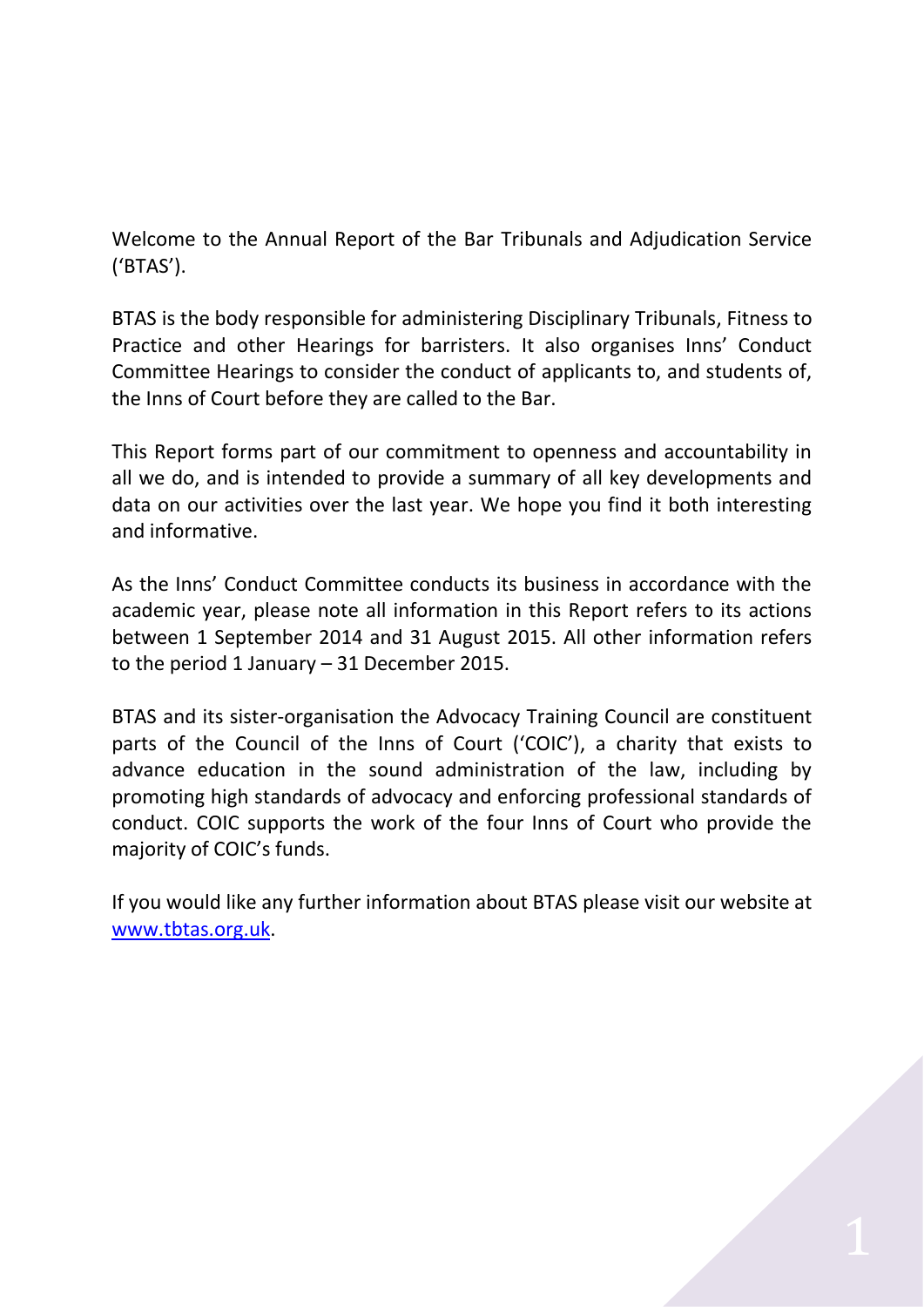# **CONTENTS**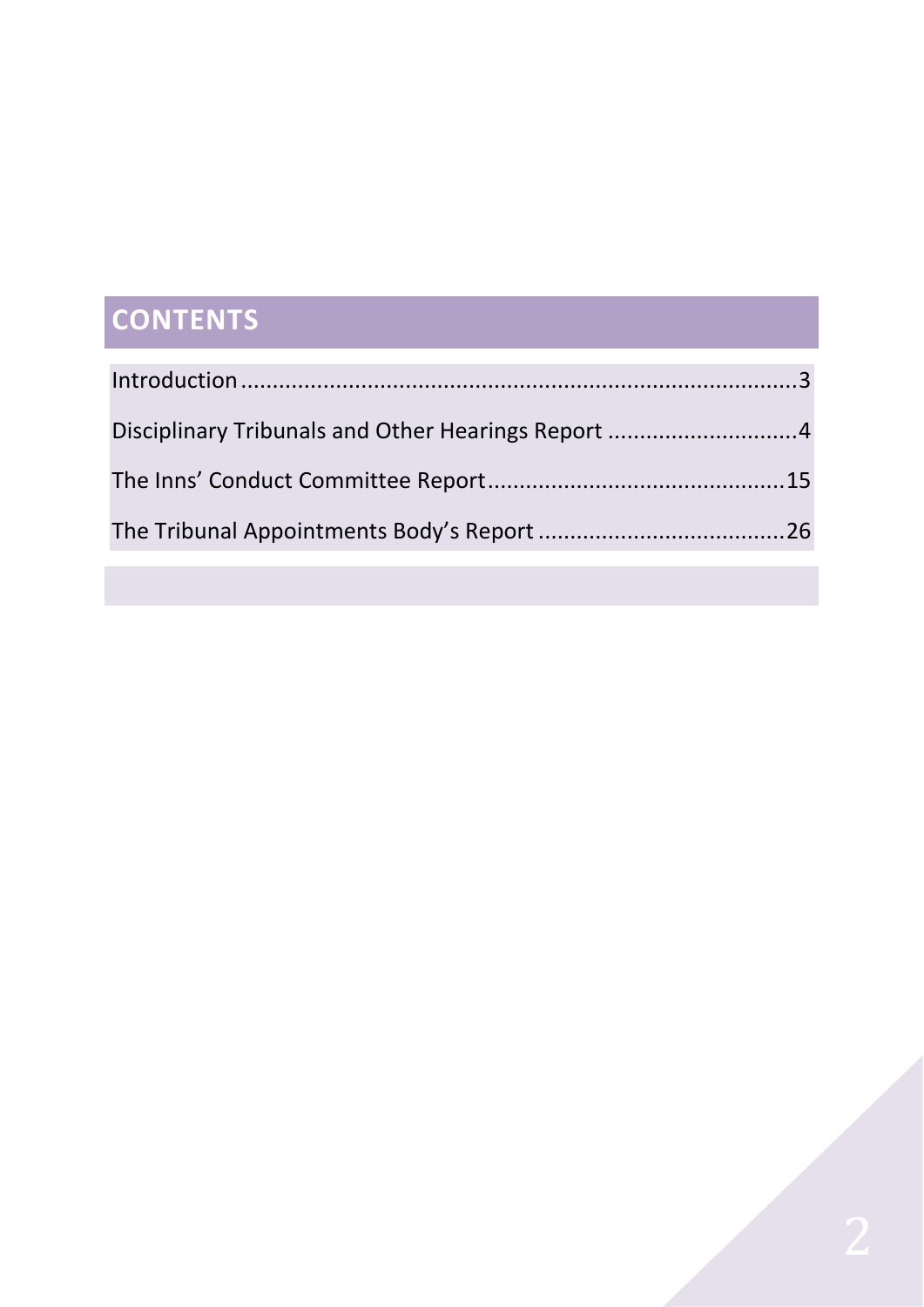#### <span id="page-3-0"></span>**INTRODUCTION**

2015 marked the third year since the creation of BTAS and the opening of the purpose-built facilities of the Tribunal Suite.

As becomes evident from the information and data provided throughout the Report, the overall picture of BTAS' activity in 2015 can be summarised as one of a gradual but continuing decrease in the number of hearings taking place. In some cases it is possible to identify and understand the causes of this (which, since it surely to some extent must reflect a decrease in the number of cases of suspected serious misconduct by current and future barristers, cannot be anything other than welcomed), in others the factors involved are not immediately as clear.

BTAS has consequentially taken the opportunity of reflecting on and, where appropriate, refining some of its policies and procedures to ensure they are fit for purpose and as efficient as possible. This includes revisions to the Inns' Conduct Committee Rules and the development and introduction of a new Appraisal Policy. Full details of both are provided later in this Report. Similarly, to ensure the most effective use is always made of BTAS' resources, its staff and facilities have been increasingly used to support the work of other COIC activities.

BTAS' Annual Report provides the opportunity to gratefully and publicly thank its team of staff, who have once again efficiently and dependably ensured the smooth administration and running of Tribunals and other Hearings throughout the year.

As always, BTAS would like to sincerely thank and acknowledge the efforts of all those involved with its activities. Well over a hundred individuals assist BTAS with its work; including serving as panellists or clerks at Hearings, and acting on committees or working groups. Many of these do so on a pro-bono basis and their contribution is deserving of special recognition.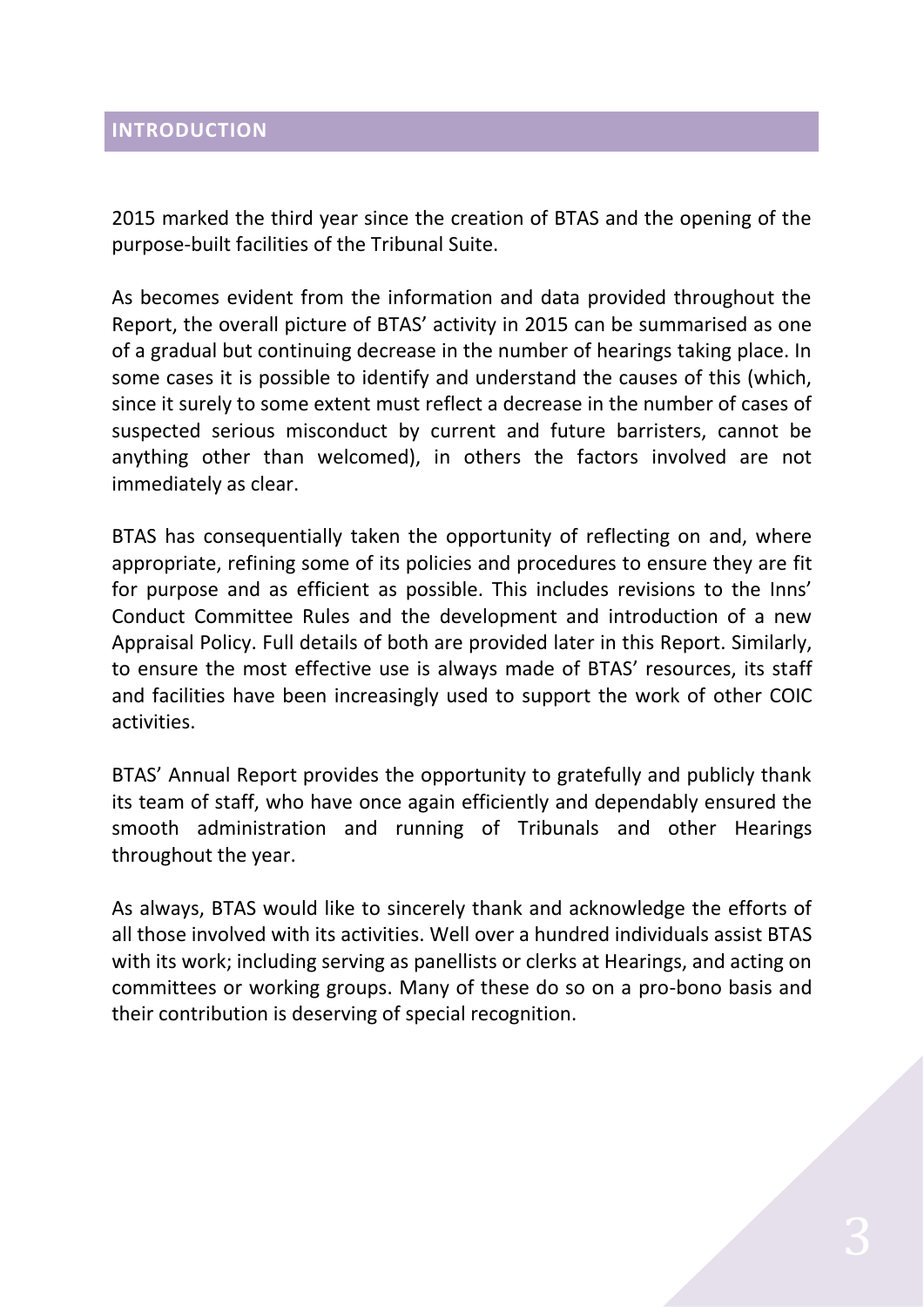#### <span id="page-4-0"></span>**DISCIPLINARY TRIBUNALS AND OTHER HEARINGS REPORT**

- 1. BTAS organises Disciplinary Tribunals for barristers facing charges of professional misconduct by the Bar Standards Board. It maintains an independent Panel made up of barrister, lay and QC members who hear the cases and, if appropriate, determine the appropriate sanctions to be imposed. Disciplinary Panels are made up of three persons, or for the most serious cases five persons. BTAS also administers Interim Suspension Panels (which take place when the BSB believes that it is in the public interest that a barrister be immediately suspended), Fitness to Practise Hearings, where the BSB has concerns about the capacity of a barrister to act on medical grounds, and appeals by barristers against the outcomes of Administrative Sanctions imposed by the BSB.
- 2. BTAS and its Panel are wholly independent of the Bar Standards Board. Its relationship with the BSB is governed by a Service Agreement which defines the standards and performance expected by one party of the other.
- 3. Operationally, in 2015 BTAS has met or exceeded all the Key Performance Indicators it has set for itself, and which have been agreed and are carefully monitored by both its Strategic Advisory Board and the Bar Standards Board.

#### **(Case studies have been provided to illustrate the nature of the work that BTAS undertakes)**

**Case Study 1:** 'A', a barrister, was convicted in the Courts of assault by beating of two individuals. During A's arrest for those assaults, A assaulted the arresting police officer. A had also received convictions for using threatening words and behaviour, breaching a non-molestation order, and fraud by false representation.

A five-person Disciplinary Tribunal was convened to consider a total of 23 charges of professional misconduct brought against A by the BSB. A did not engage with the BSB during their investigation, did not attend and was not represented at the Tribunal.

The Tribunal had to consider very carefully whether proceeding in A's absence would have been unfair to A, whilst taking into account the need to be fair to the prosecution. Having determined that A had made a deliberate decision not to engage with the disciplinary process, the Tribunal then proceeded to consider the evidence and found all charges against A proven.

The sentence of the Tribunal was that A be disbarred.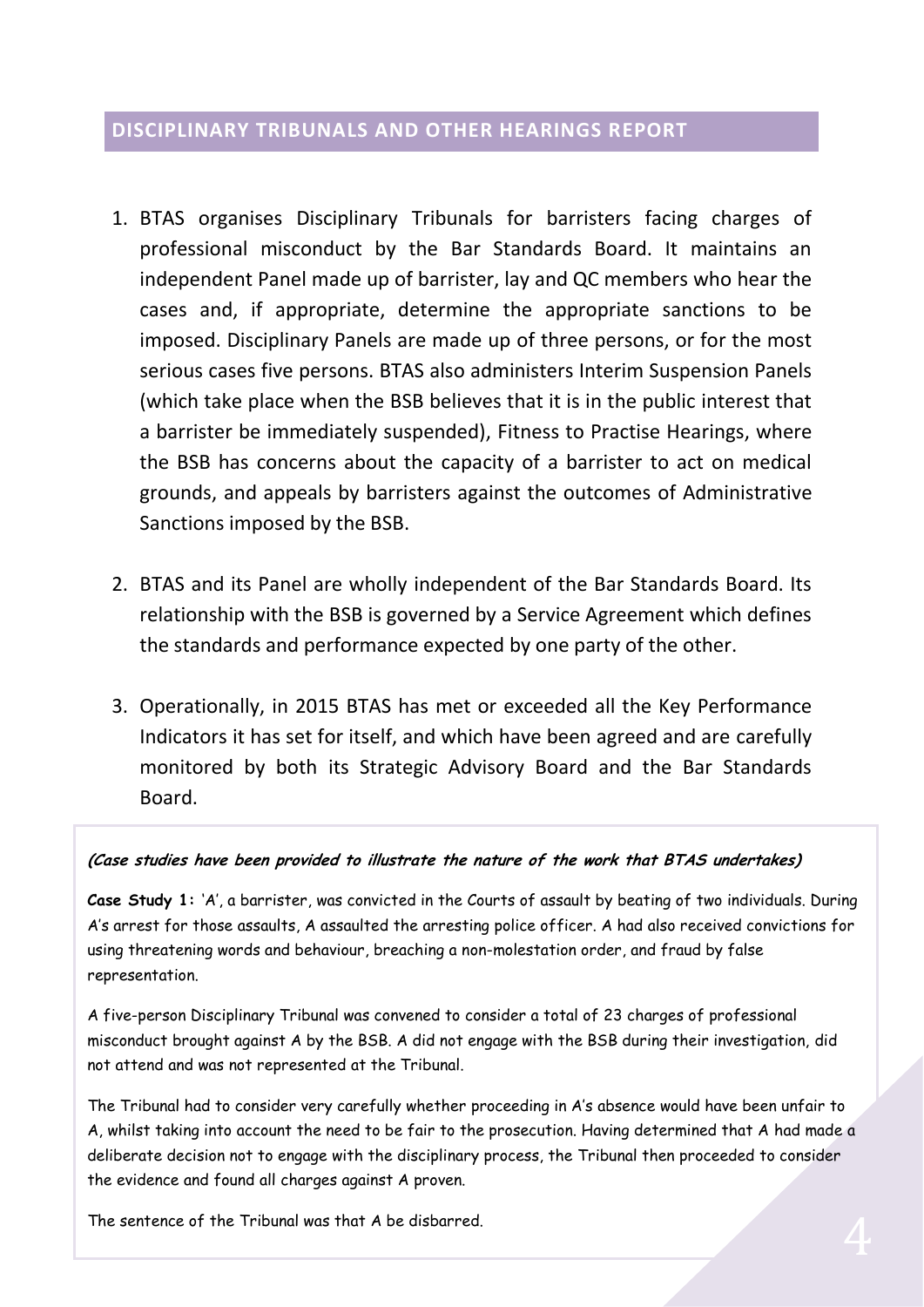### **Number of Cases considered by BTAS Panels in 2015**

4. The following chart sets out the total number of Tribunals and Hearings that took place in 2015. Data is also provided for the two previous years for the purposes of comparison:



| [Key: 3P DT: | 3-Person Disciplinary Tribunal           |
|--------------|------------------------------------------|
| 5P DT:       | 5-Person Disciplinary Tribunal           |
| ISP:         | <b>Interim Suspension Panel</b>          |
| FIP:         | <b>Fitness to Practise Panel</b>         |
| AAAS:        | Appeal against Administrative Sanctions] |
|              |                                          |

- 5. 2015 clearly continues a trend of a decreasing number of cases being referred by the BSB for consideration at BTAS Hearings, averaging at about 30% year-on-year. It is not considered likely that this trend will continue indefinitely, indeed the BSB (in its own most recent Annual Report) has reported a modest (5%) year-on-year *increase* in the number of cases it received or opened which may in due course be referred onto to BTAS.
- 6. The reduction can be partly explained by the greater use of 'Administrative Sanctions', whereby the BSB has the power to impose warnings and fines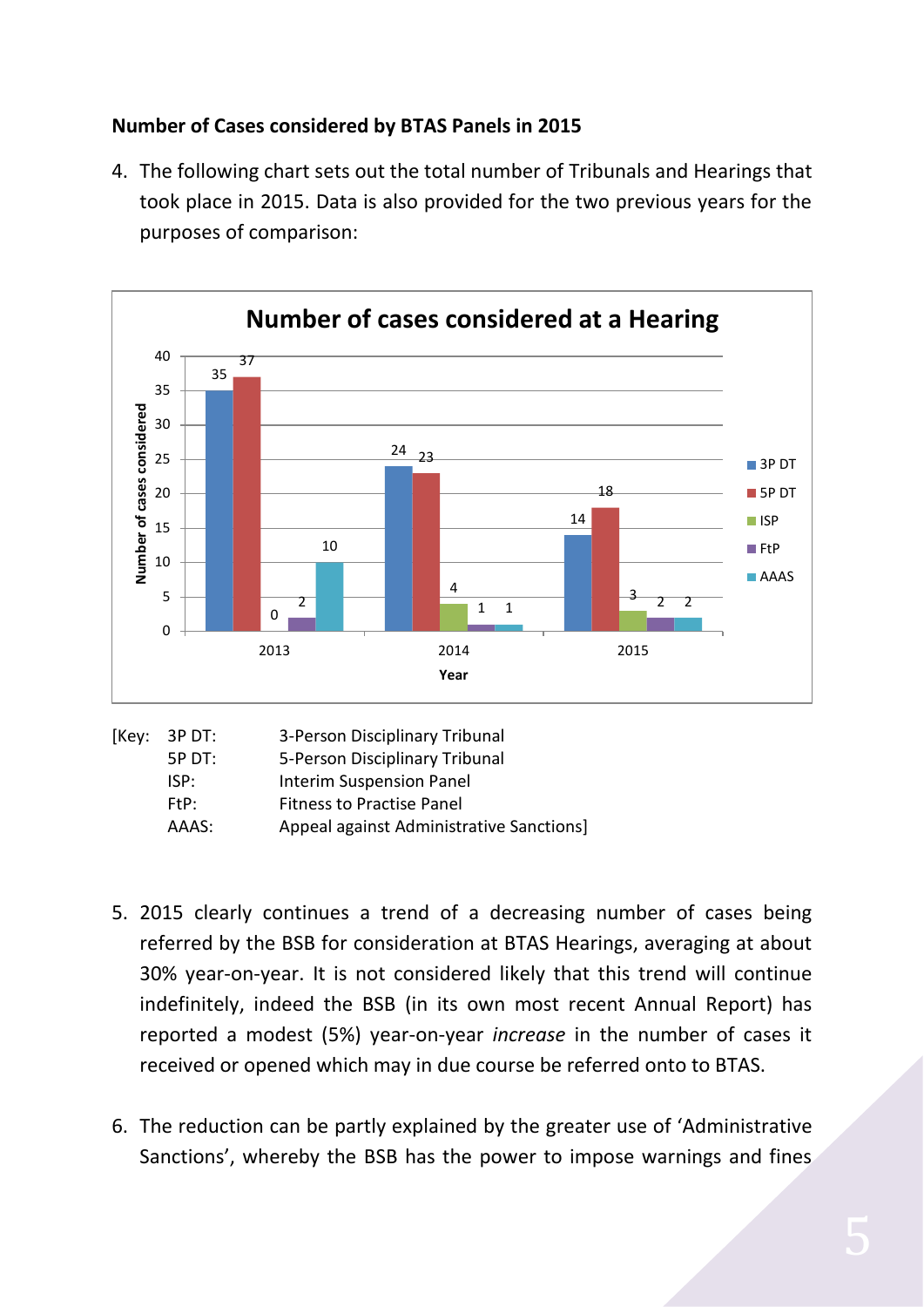for less serious matters itself, without having to refer the case to a Disciplinary Tribunal.

#### **Number of Days on which Hearings were held in 2015**

7. While many cases can be concluded within one day, others are more complex and are scheduled to take place over several days, while others have to be adjourned and be concluded at another date. The following chart sets out the number of days (broken down by month) on which Hearings took place:



8. In 2015 Hearings took place on a total of 51 days, representing an average of 1.3 days per case. This compares with a total of 72 days and an average of 1.4 days per case in 2014.

#### **Panel Outcomes in 2015**

9. The Chart below sets out information on the outcomes of all Tribunal and other hearings heard during the course of 2015: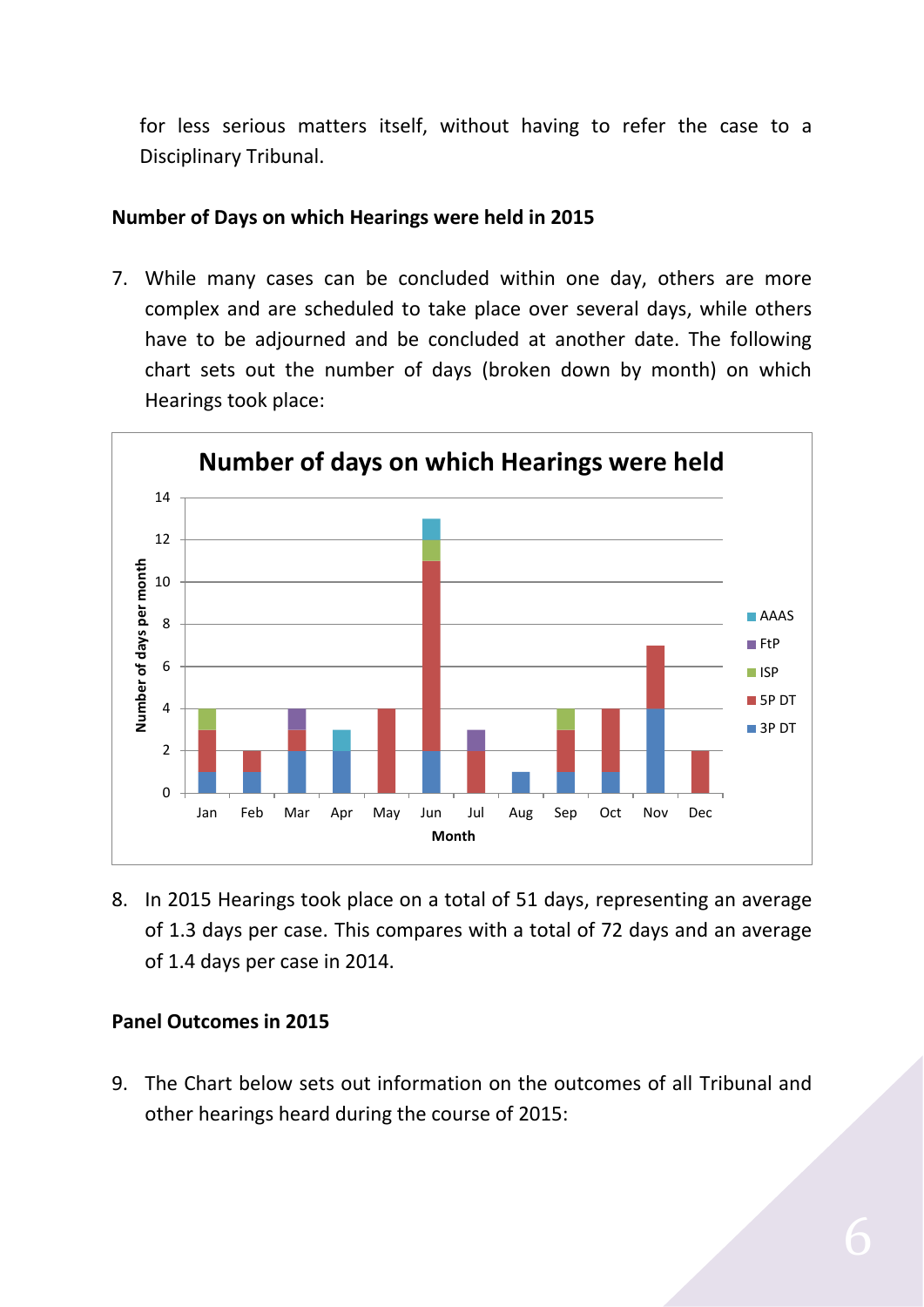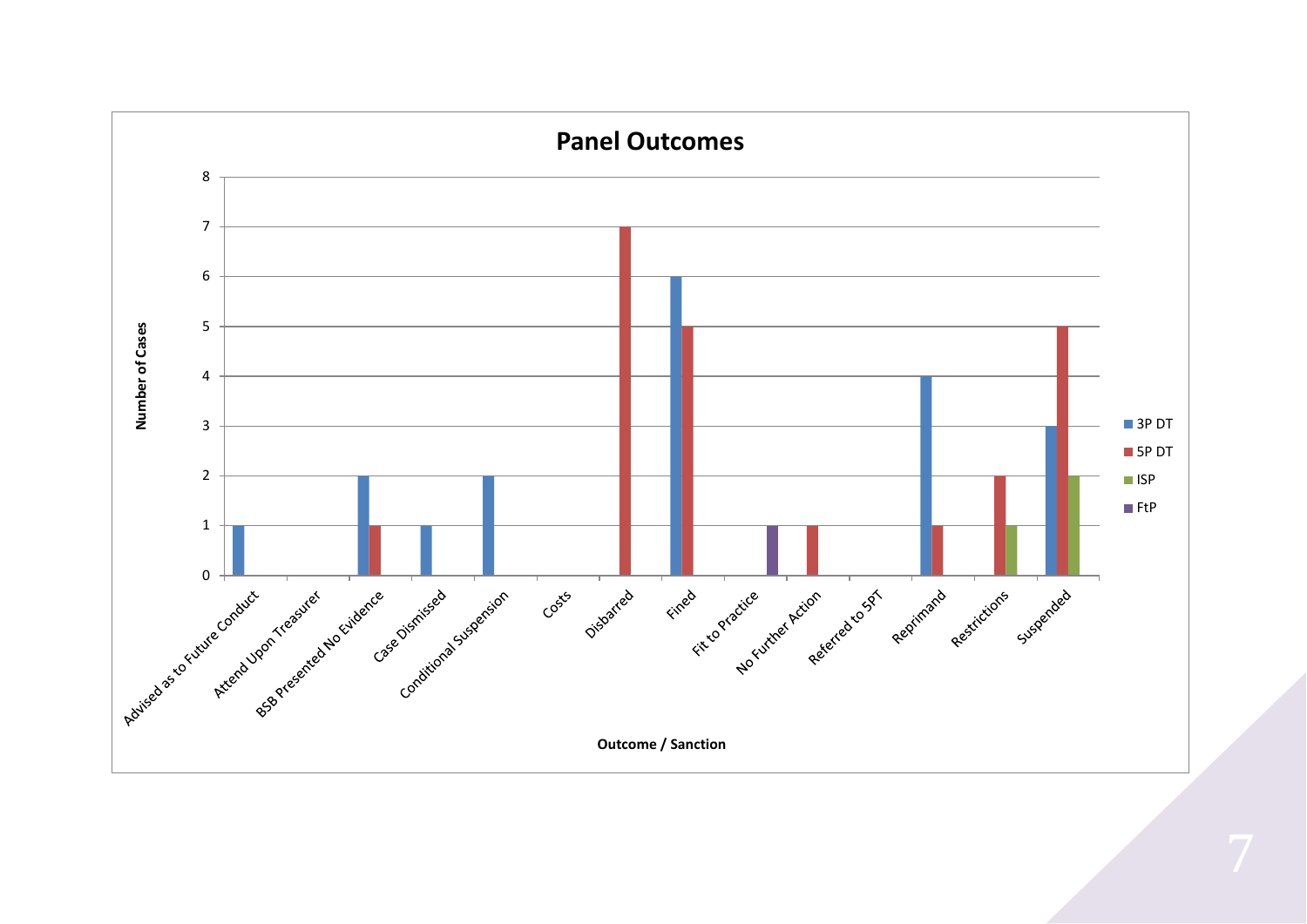*[Please note that in a number of cases in 2015 Tribunals imposed multiple sanctions (e.g. a fine* and *suspension) which to aid comprehension have been represented separately on this chart. The effect of this is that the total number of panel outcomes in the chart does exceed the number of panels in 2015].* 

10. In 2015, 7 of the 39 Hearings (18%) resulted in the defendant's disbarment. This compares with 2014, when 17 of the 53 Tribunals (32%) resulted in disbarment. As only 5-Person Disciplinary Tribunals can impose a sanction of disbarment, it is appropriate to highlight that this equates to 39% of such Hearings in 2015 resulting in an outcome of disbarment. In 2014, the comparable figure was 74%.

#### **Outcomes of appeals against the decisions of Disciplinary Tribunals in 2015**

11. Barristers have the right of appeal in the Administrative Court against the decisions and sentences imposed by Disciplinary Tribunals. The chart below sets out the numbers of challenges made to the outcomes of Disciplinary Tribunals in 2015, with numbers for the last two years provided for the purposes of comparison:

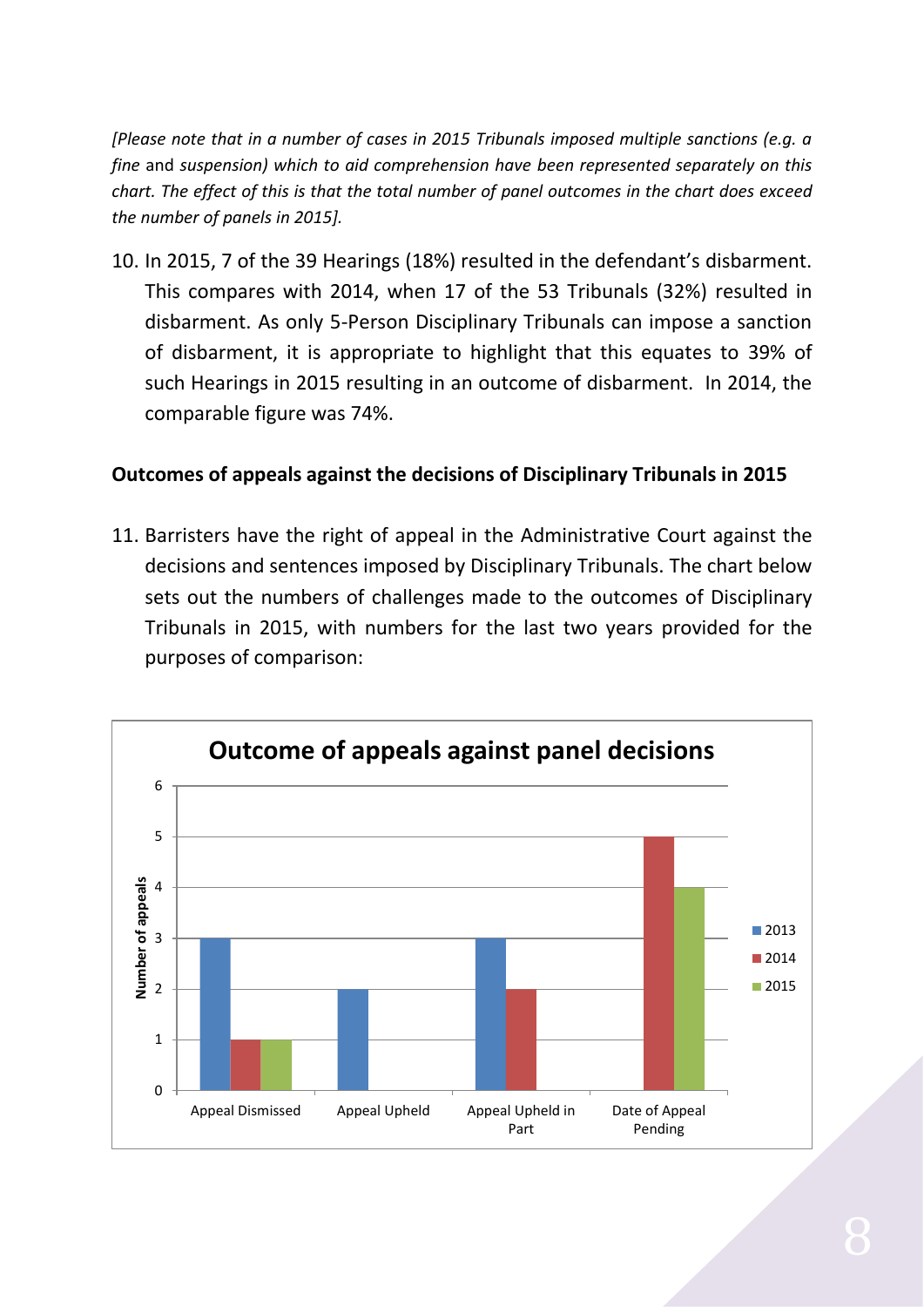#### **Hearings by Barrister's Inn of Call**

12. The following chart sets out data on the number of Hearings broken down by the barrister's Inn of Call in 2015, with figures for the last two years provided for the purposes of comparison.



#### **Directions**

13. In addition to the Hearings themselves, BTAS is also responsible for arranging the giving of Directions by appointed Judges or QCs, establishing the conduct and timetable for Hearings to both parties where necessary. The following chart sets out data on the number and type of Directions given in 2015, with figures for the last two years provided for the purposes of comparison: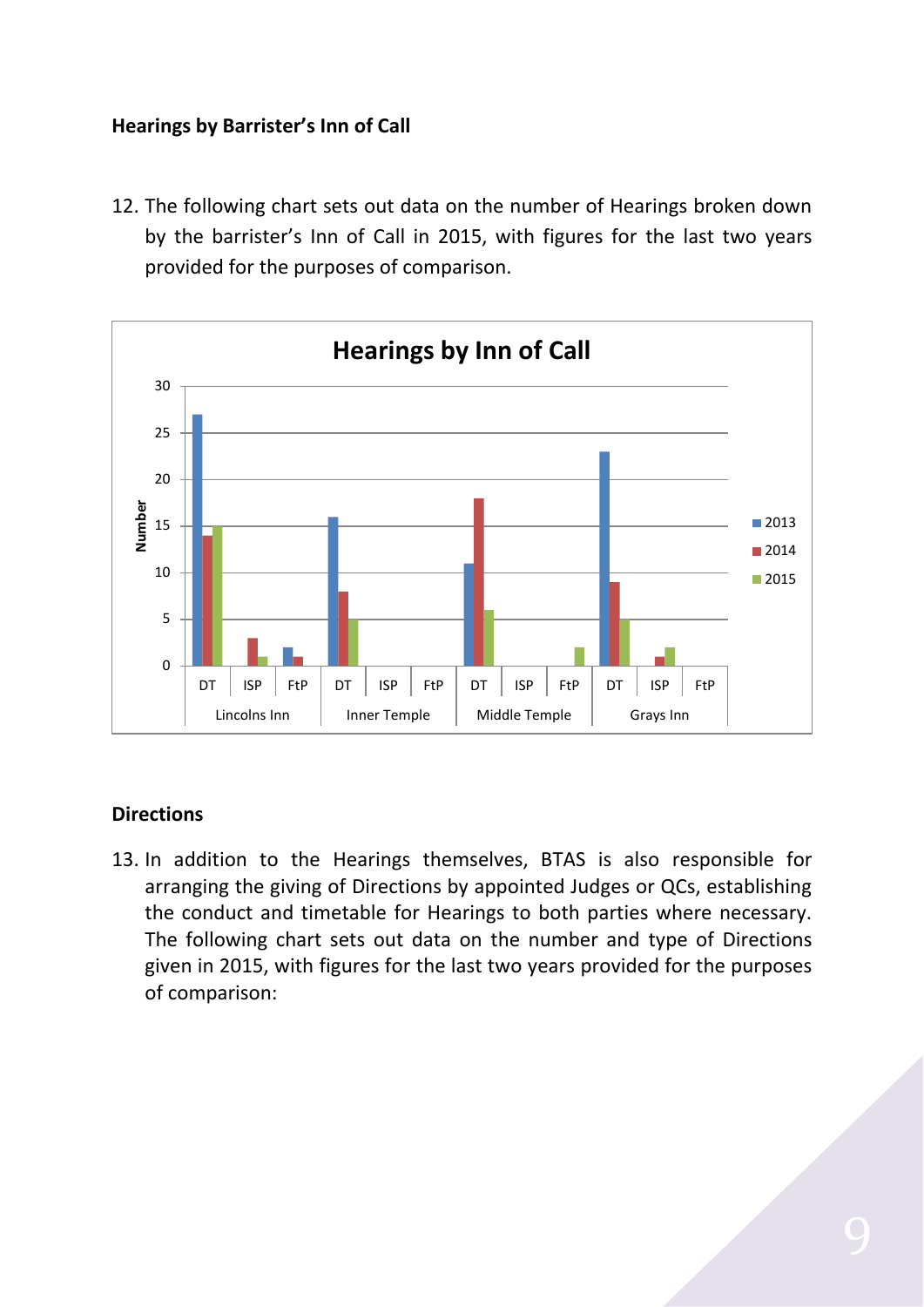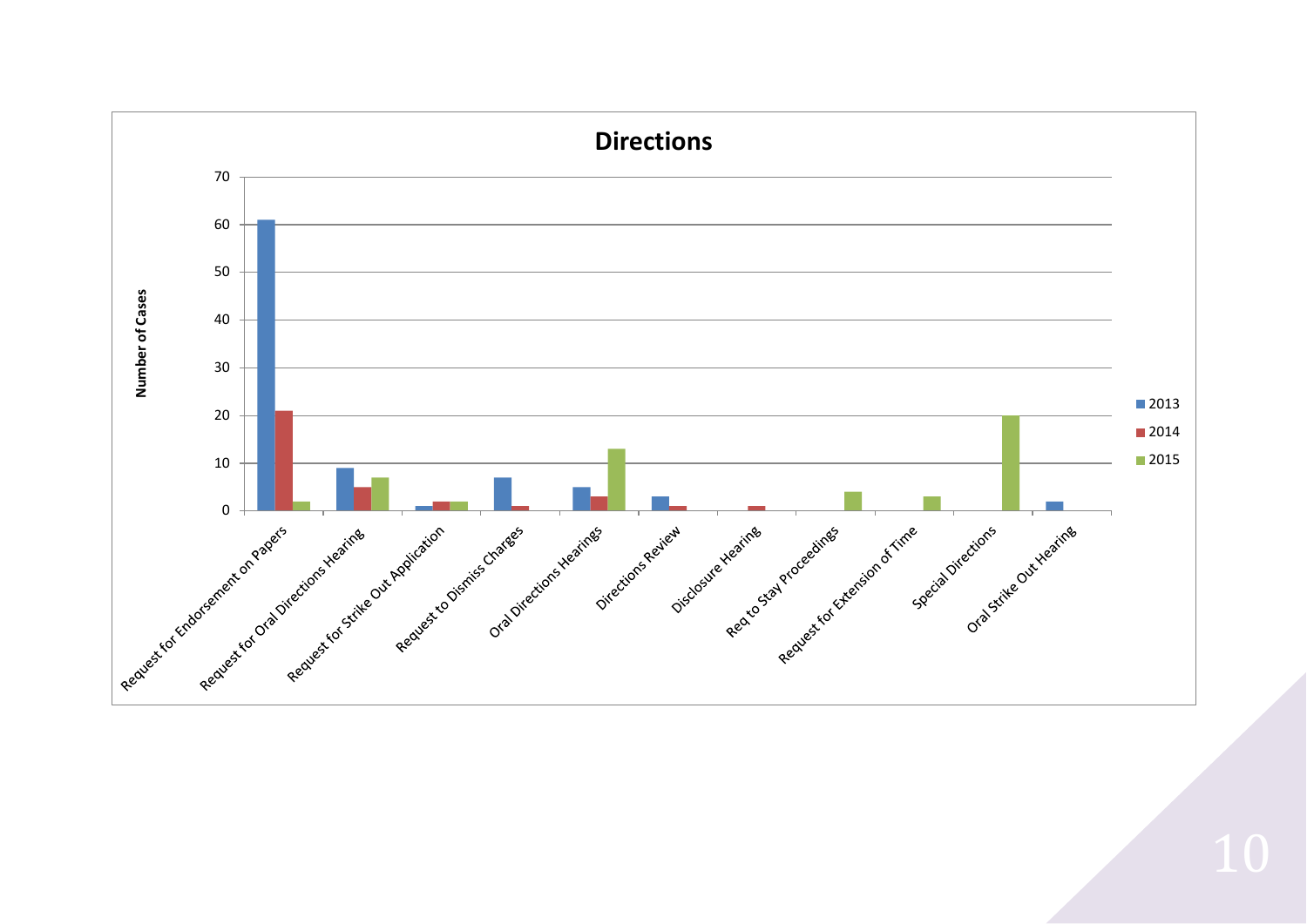- 14. The overall reduction in Directions being requested is no doubt a product of the overall reduction in the number of Hearings taking place. What is perhaps not immediately apparent is that this chart also indicates a sudden and significant increase in the 'behind the scenes' complexities of administering Tribunals.
- 15. From January 2014 onwards the BSB Handbook anticipated the use of 'Standard Directions' in all cases, with 'Special Directions' only required where agreement cannot be reached between the parties on the conduct of the hearing. However in 2015, in over half of all Tribunal cases, the parties could not reach agreement, and a Judge had to consider submissions and then order Special Directions to be put in place. In over a third of all cases a Directions Hearing had to take place before matters could be finalised and the case then proceed for consideration at a Disciplinary Tribunal. Neither these hearings (nor the attendant increase in submissions and correspondence from the parties) are reflected in the other charts setting out the levels of BTAS activity.

#### **Disciplinary Tribunal Panel Costs 2015**

16. Panel members and Clerks are entitled to claim reasonable expenses, and in some cases fees, for their attendance at Hearings. Full information about the fees and reimbursement of travel and subsistence expenses for Panellists can be found in the Expenses Policy on the BTAS website. In the interests of transparency and openness, information on payments to Members and Clerks of the Panel in 2015 were as follows:

#### **Hearings Costs**

| Fees to lay members for attendance at hearings           | £22,500 |
|----------------------------------------------------------|---------|
| Fees to clerks for attendance at hearings                | £8,340  |
| Expenses to lay members for attendance at hearings       | £6,910  |
| Expenses to barrister members for attendance at hearings | £875    |
| Expenses to judicial chairs for attendance at hearings   | £1,455  |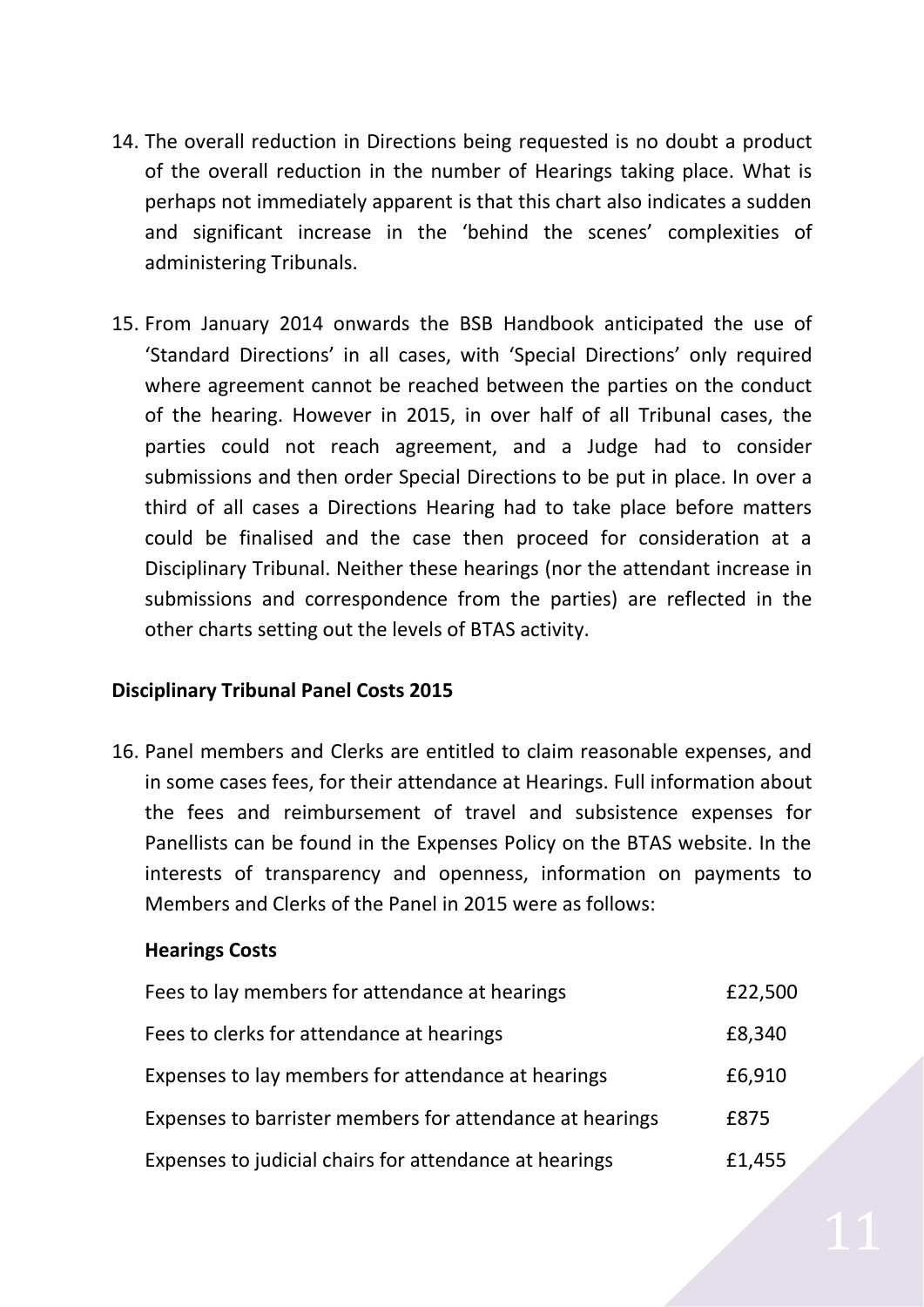In addition £2,424 was paid as fees and expenses to lay members of the Panel observing Inns' Conduct Committee Hearings, as part of their preparatory training for taking on responsibility for this role at a future date (*see the ICC Report for further information*).

#### **Policy and Future Developments**

- 17. In 2015 BTAS successfully delivered its first hearings via Skype. Such hearings take place, with the agreement of both parties, when a defendant is unable to travel to the Tribunal Suite and a hearing would otherwise not take place. In such cases, the place where the defendant would normally sit is replaced with a large screen and webcam, and the use of Skype enables both parties and the Panel to see and hear one another in real time. The advantage of Skype software is that it is free to download and easy to use, and compatible with virtually all internet-enabled devices. This avoids the need for the use of more complex video-conferencing facilities which are often prohibitively expensive for the defendant, while the advantages from BTAS' point of view is that no additional equipment or expertise needs to be purchased or hired, so that BTAS can deliver such hearings selfsufficiently with virtually no notice or prior arrangements needed.
- 18. The fitness for purpose of the Tribunal Suite facilities were tested and found fully appropriate when BTAS handled its first case with a vulnerable witness in 2015. In this case the use of screens and the careful management of movement meant that a defendant and a witness took part in a hearing in the Tribunal Suite for two days without meeting or seeing one another, even when both present in the same room.
- 19. The role of BTAS's Strategic Advisory Board was again fundamental to the success of its activities during 2015:
	- a. **Development of a new Appraisal Policy.** All members of the BTAS Panel are subject to robust selection, training and regular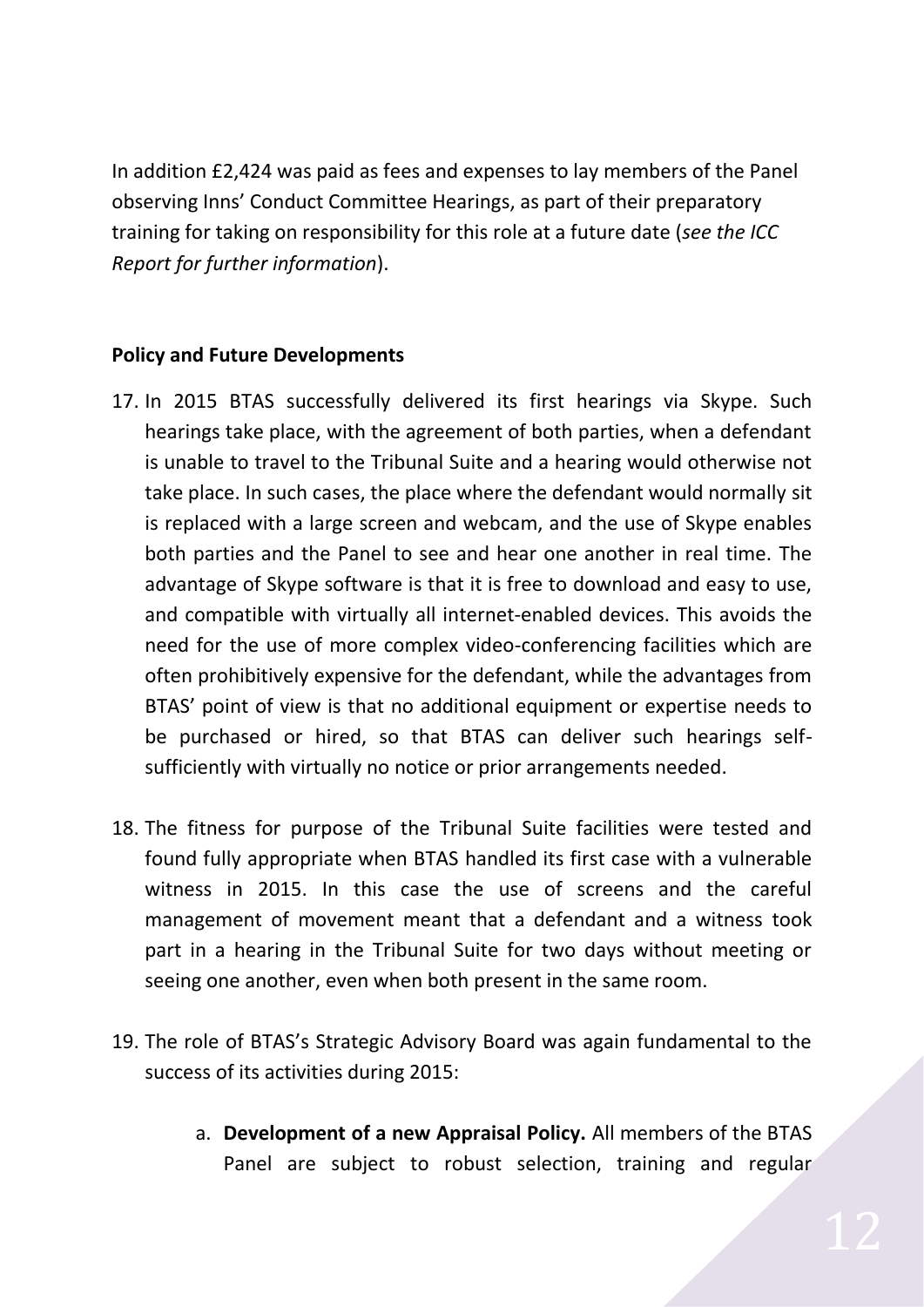appraisal policies as a key and mandatory requirement of their role. It became clear that the original format for appraisal – a oneon-one meeting after a Tribunal - was not satisfactory for a number of reasons. These included the facts that (i) Panellists were only being appraised (at most) once every two or three years; (ii) that the face-to-face format was not facilitating full and frank discussions; and (iii) that the decrease in the number of hearings compared to the size of the Panel meant that it was operationally impossible for all Panellists to be appraised within their term of office.

The SAB developed a new process that removed the requirement for face-to-face meetings and instead instituted an approach focussed on 'continuous monitoring'. In summary this requires all members of the Panel to reflect on and then submit an assessment of their own and their co-panellists' performance after each and every Tribunal. This assessment is based around the key competences required of all Panel members, and the system enables the prompt identification of concerns, potential training needs and examples of good practice that can be shared.

- b. **Submission of Responses to BSB Consultations**. The SAB assisted BTAS and COIC with their response to the BSB's Consultation on Reforms to the Disciplinary Tribunal Regulations. The SAB's membership of lay, panellist and legally qualified members enabled a balanced and insightful response to be developed, which stressed the importance of transparency in all proceedings, the need to balance the rights of defendants with the public interest, and the strengths of a system which is based around the mutual accountability of the profession.
- c. **Revisions to the Inns' Conduct Committee Rules.** In the same way members of the SAB advised COIC when the revisions to the ICC Rules were being finalised. The SAB's input was directly responsible for a number of key changes which were subsequently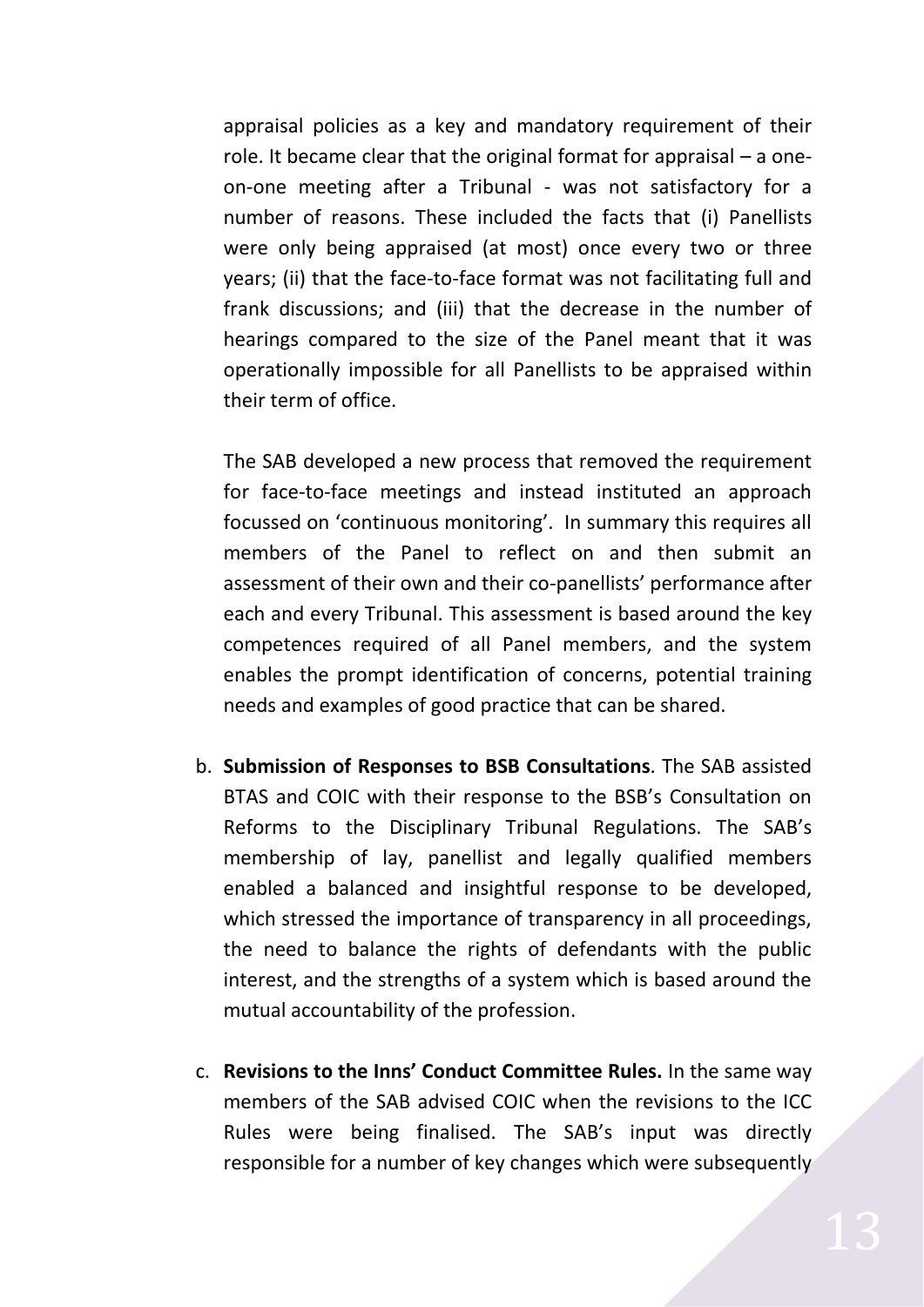accepted by COIC and included in the final version sent to the BSB for approval. In particular this included the addition of a burden and standard of proof, which the SAB felt was vital, both so that the Panellists hearing the cases would be in no doubt and consistent in their decision-making, and so that it would be transparently clear to those whose cases were being concerned at an ICC hearing exactly how the final decisions were reached.

**Case Study 2:** 'B' a barrister, acted for a lay claimant under the direct access scheme (whereby members of the public can go directly to a barrister without having to involve an instructing solicitor).

The lay claimant subsequently complained to the Legal Ombudsman ('LeO') about B. B did not co-operate with the LeO's investigation, and the Tribunal determined that B had also failed to provide the lay claimant with a copy of the required Client Care letter (mandatory in direct access cases) and had also received several thousand pounds from the lay claimant in breach of the prohibition on barristers handling client money.

The Tribunal accepted that some of the charges were not the result of deliberate misconduct, and that there were a number of mitigating circumstances. Nonetheless it concluded that B represented a risk to the public in providing public access representation, and accordingly suspended B from carrying out any direct access work for 6 months and fined B a total of  $f.1,000$ .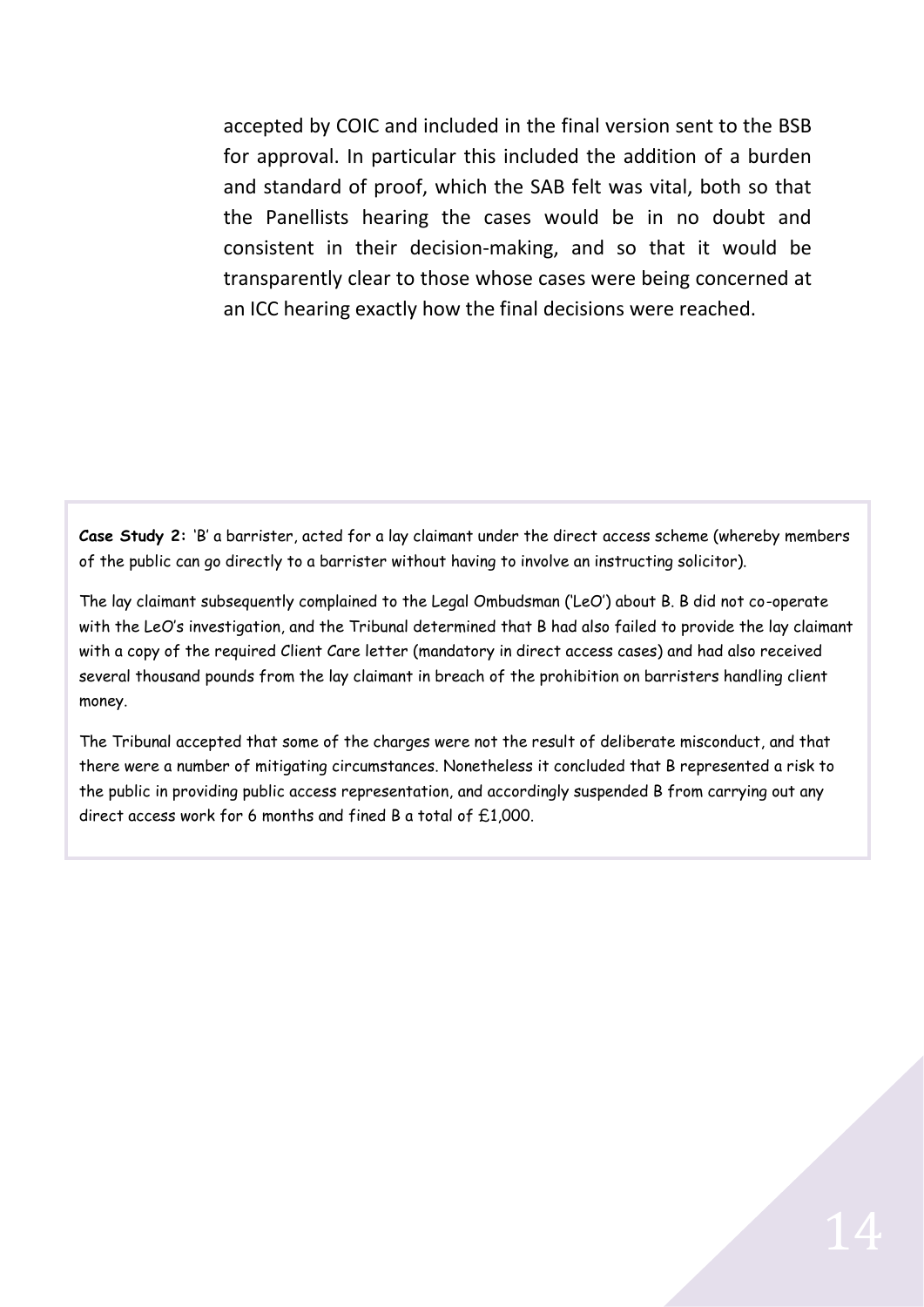#### <span id="page-15-0"></span>**THE INNS' CONDUCT COMMITTEE REPORT**

- 20. This is the Report of the Inns' Conduct Committee (**ICC**) for the year from 1 September 2014 to 31 August 2015.
- 21. The ICC is responsible for considering applications for admission to an Inn of Court where there is any matter which might affect whether the applicant is a 'fit and proper' person to become a practising barrister. It also considers disciplinary cases against any student member of an Inn of Court. The ICC's role is referred to in the Bar Training Rules (Part 4B of the Bar Standards Board "Handbook") and its procedures are set out in the ICC Rules. The ICC also publishes a Statement of Principles and Guidelines.
- 22. Applicants wishing to join an Inn of Court must disclose information about themselves, as required in their Admission Declaration. This includes information about criminal convictions, bankruptcy proceedings and disciplinary matters. Student members of an Inn are also subject to obligations to disclose matters to their Inn, including as required in their Call Declaration and by the Bar Training Rules. Where a relevant matter is disclosed, the Inns must refer it to the ICC for consideration. An ICC 'Screening Panel' considers whether the matter referred needs to be considered by an ICC 'Hearing Panel'. All ICC Panels include lay and legal members.

#### **Chair and Vice-Chair**

- 23. Heather Rogers QC continued to act as Interim Chair of the ICC throughout this period.
- 24. Gordon Catford was elected Vice-Chair by the ICC in January 2015.
- 25. It is fully appropriate that grateful thanks be acknowledged to both these individuals for the considerable time and efforts they have devoted to the work of the ICC in 2014-2015. The Chair and Vice-Chair have in turn asked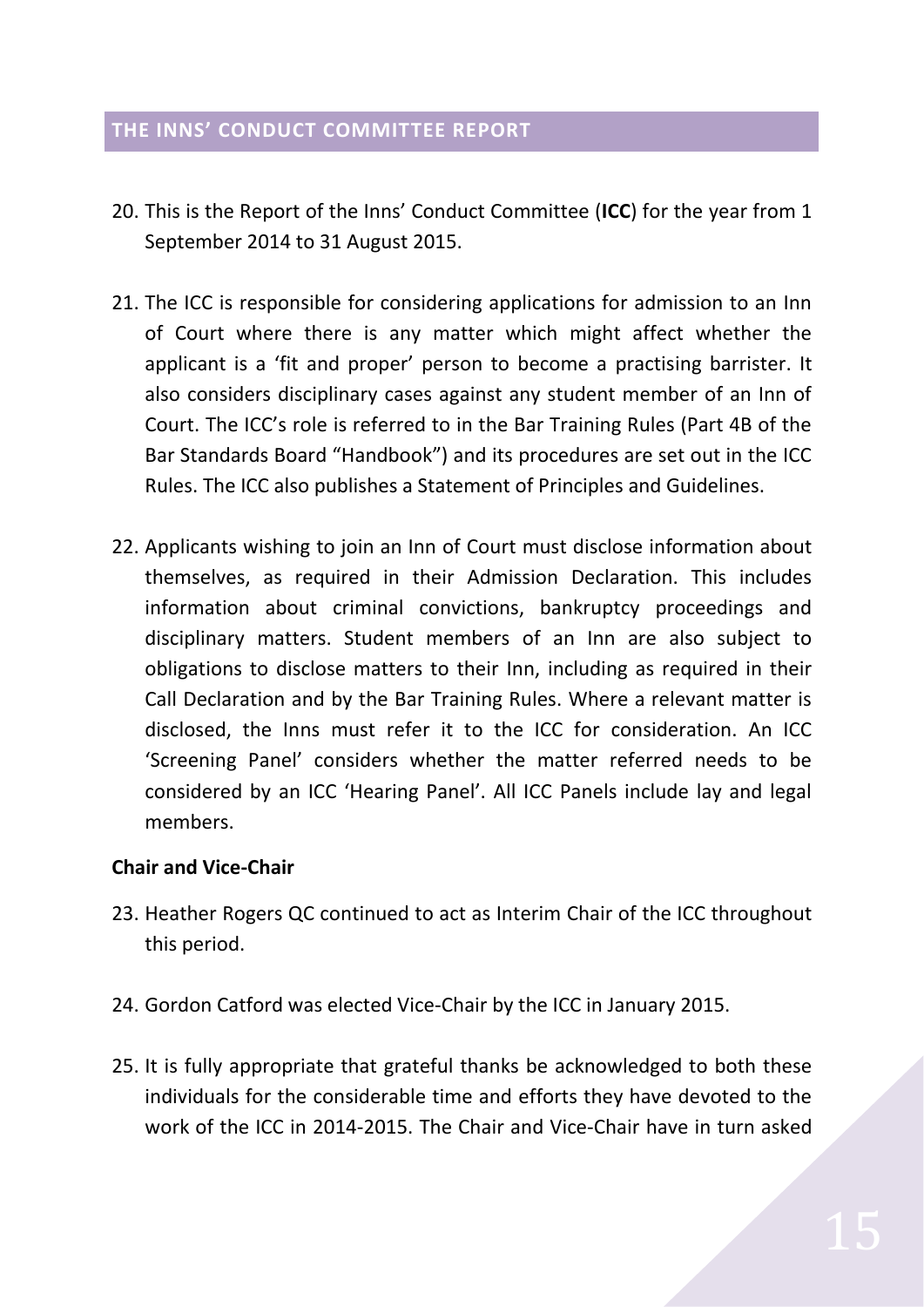that thanks be recorded to Hayley Addison for her efficiency and tireless efforts in her work as administrator of the ICC throughout the year.

#### **Meeting of the ICC**

26. A meeting of the ICC took place on 13 January 2015.

#### **Referrals to the ICC 2014/2015**

27. During the 2014/2015 year of operation, **39** individuals were referred to the ICC by the Inns:



- 28. This figure shows the continuation of a downwards trend. The reasons for this are not clear, and insufficient data is available for a meaningful analysis, but the following factors may (in isolation or combination) be applicable:
	- a. An equivalent year-on-year reduction in the number of applicants to, and students members of, the Inns.
	- b. Some degree of self-selection by potential applicants to the Inns, so that decreasing numbers of those with 'referable' circumstances are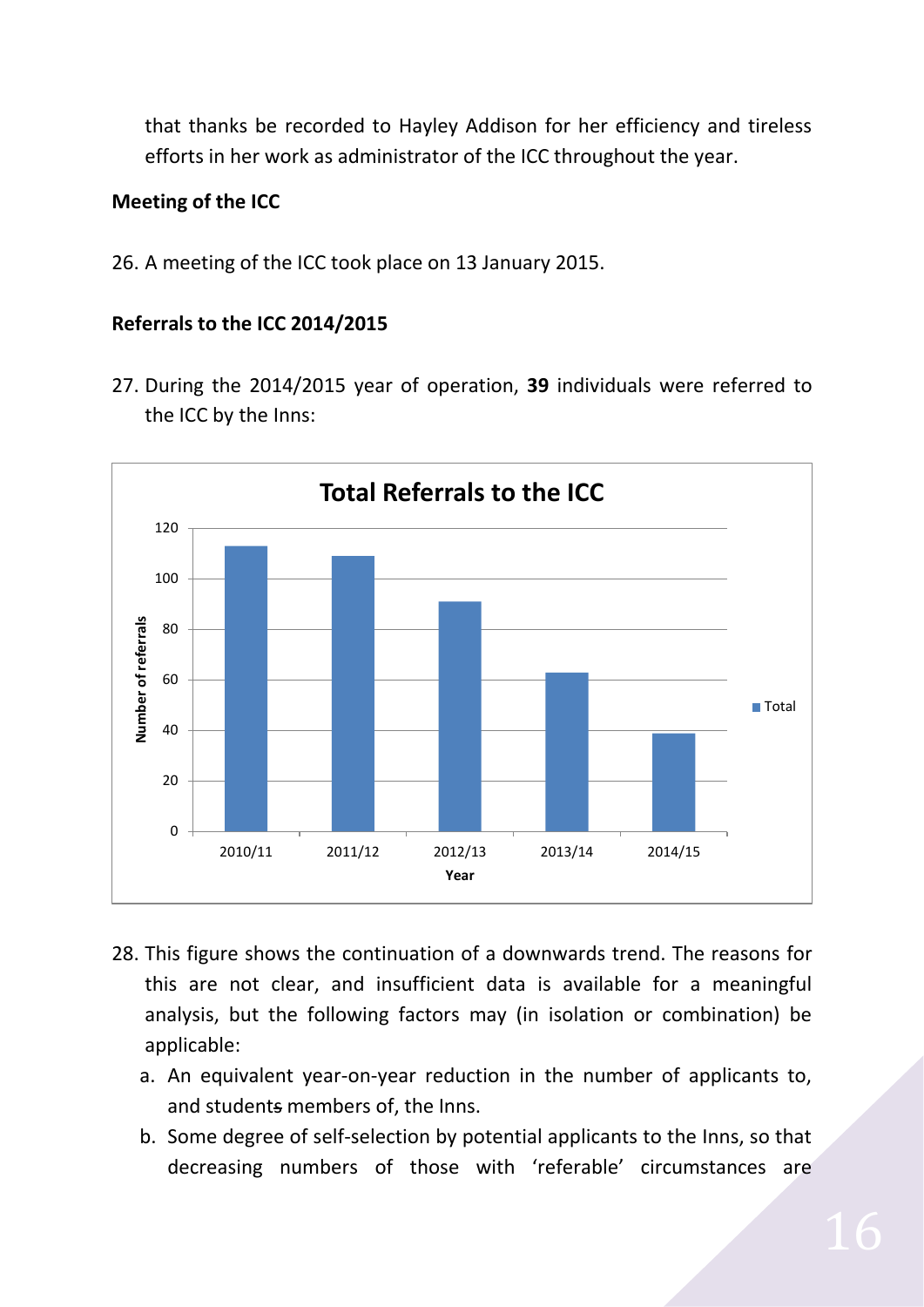choosing to submit applications that must inevitably be considered by the ICC.

- c. Increasing levels of failure to declare 'referable' circumstances to the Inn, either by accident or design. Applicants and students of the Inn are of course made fully aware of the need to disclose all relevant matters and of the potential consequences of any failure to do so. No evidence has come to light to suggest that this is a factor, though this will be kept under review.
- 29. It is clear that the decrease in the number of referrals is a trend consistent across all four Inns of Court. This arguably rules out one further explanation for the decline, namely, a failure by the Inns to refer such cases to the ICC. Any human or process error would seem likely to affect referrals from one or two Inns disproportionately, and have sudden effect, rather than being evident across all four Inns consistently over several years:



30.The reduction in the total number of cases referred to the ICC in 2014-2015 inevitably reduces the number subsequently referred to a Hearing Panel for consideration: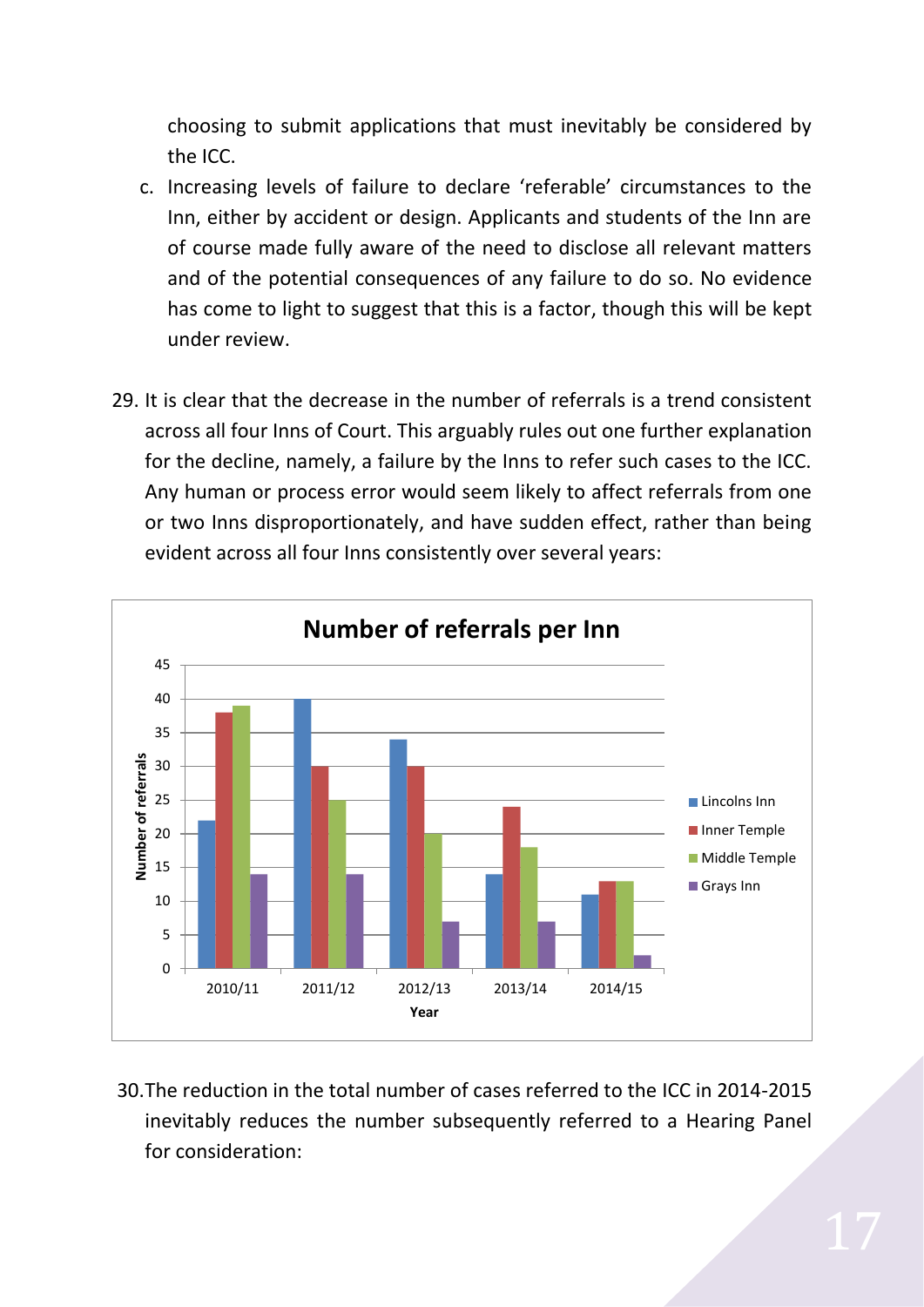

- 31. Of the 26 cases considered by a Hearing Panel, nine (25%) were received in July and August 2015. The holiday period (particularly during the August legal vacation) meant that it was not possible to organise sufficient Hearing Panels so that these cases could be concluded within the same ICC year (i.e. by 31 August 2015).
- 32. The outcomes of the **39** individual referrals dealt with by the ICC in 2014/2015 were as follows: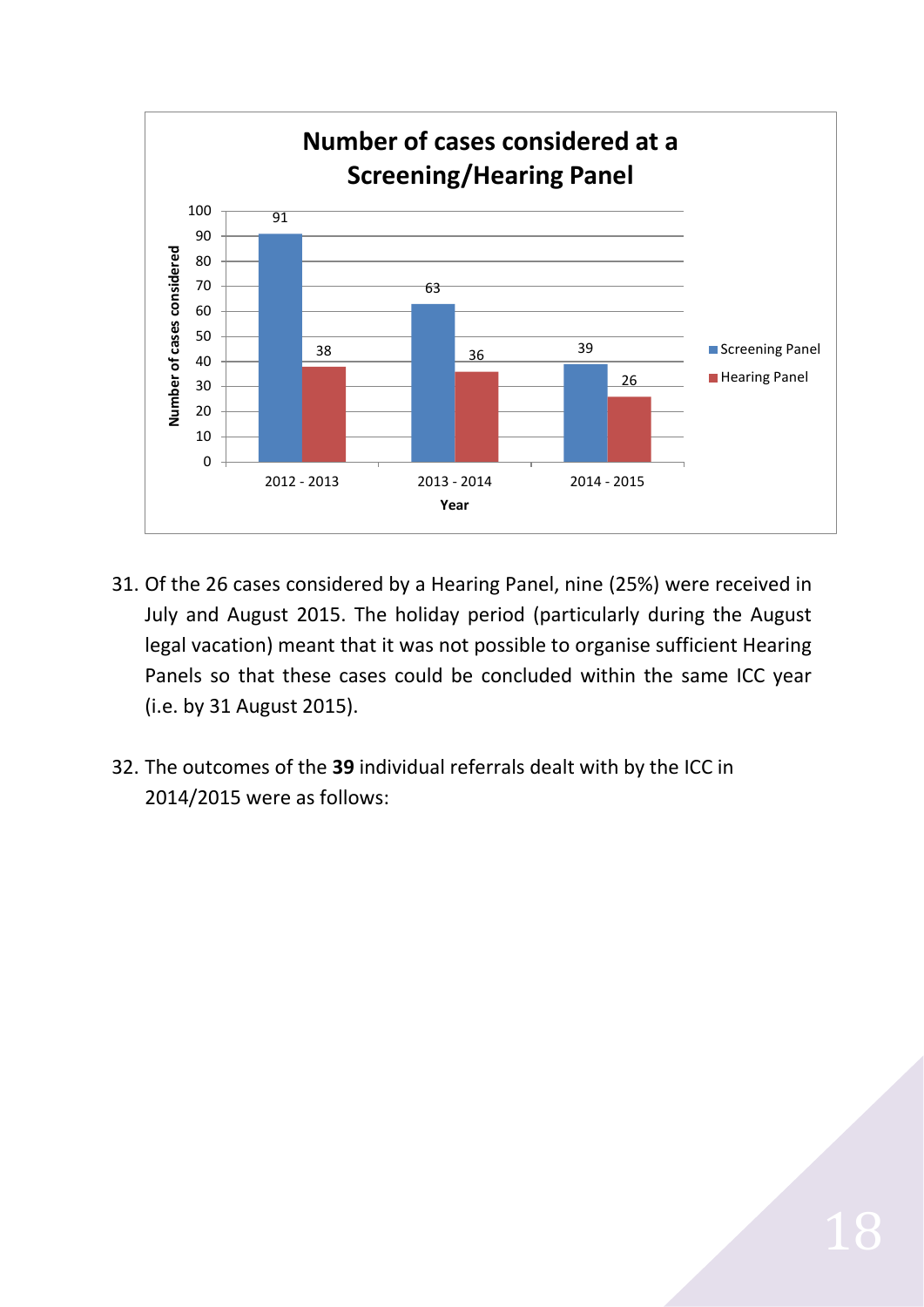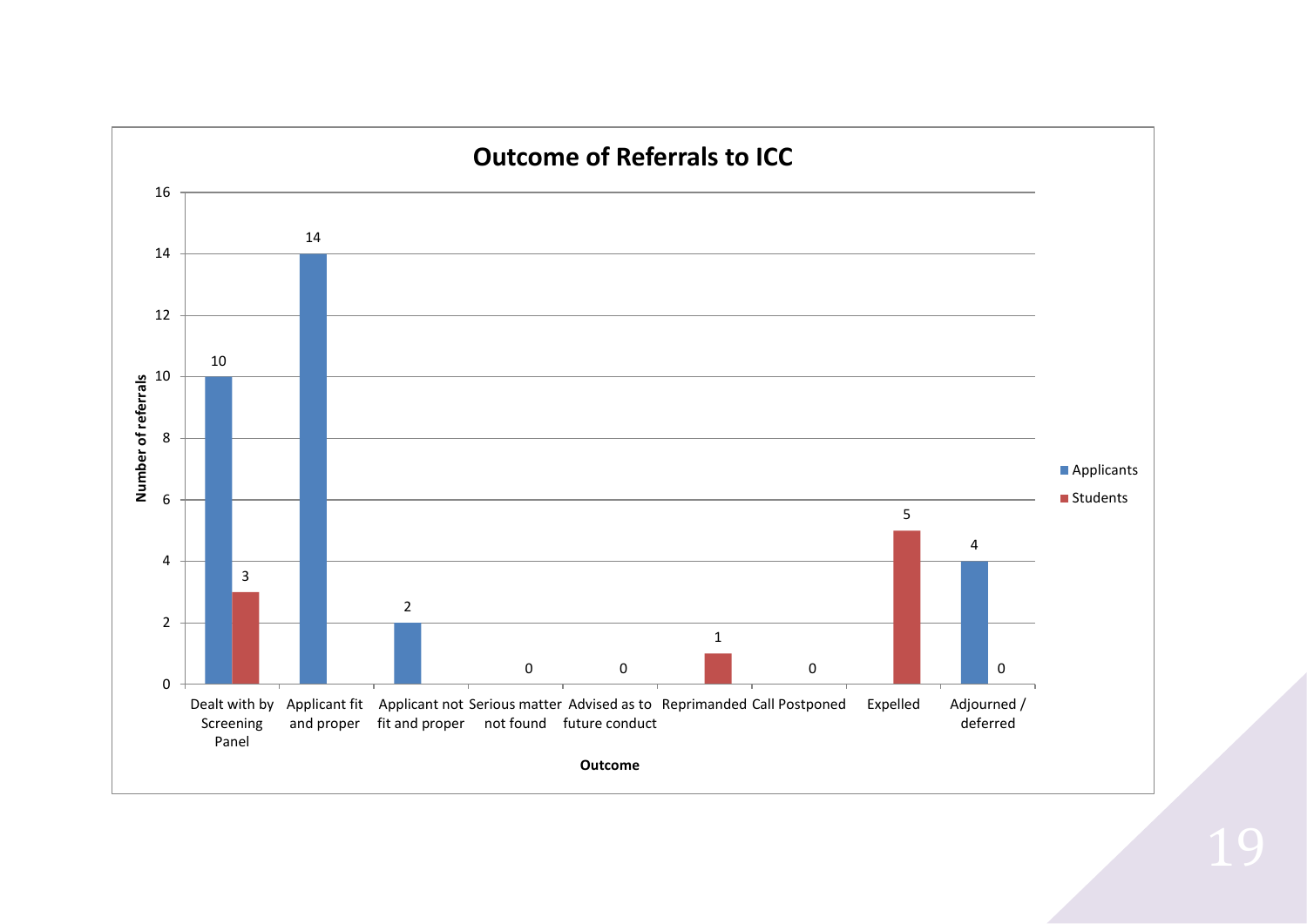- (1) **30** were applicants to join an Inn. As to these:
	- (a) The Screening Panel found in **10** instances that a referral to a Hearing Panel was not required in order to determine whether the Applicant was 'fit and proper' to become a practising barrister. Each of these Applicants was returned to the Inn to which they had applied, to be admitted as a member.
	- (b) **20** were referred to an ICC Hearing Panel.
		- (i) **14** individuals were found to be 'fit and proper'. Accordingly, they would be admitted as a member of the Inn to which they had applied.
		- (ii) **2** individuals were found not to be 'fit and proper'. Accordingly, the referring Inn would not admit them as a member.
		- (iii) 4 individuals had their referrals adjourned or deferred into the 2015-2016 ICC year.
- (2) **9** were student members of an Inn. Of these:
	- (a) In **3** instances, the Screening Panel found that it was not necessary to refer the person to a Hearing Panel. The Inn was so informed.
	- (b) **6** individuals were referred to an ICC Hearing Panel for determination.
		- (i) In **5** instances, where a Serious Matter was found proved, the individual was expelled from their Inn.
		- (ii) In the remaining **1** case, where a Serious Matter was found proved, the student was reprimanded, but remained a member of their Inn.
- 33.The Table below gives a break-down of referrals to the ICC by subjectmatter, in relation to applicants and students: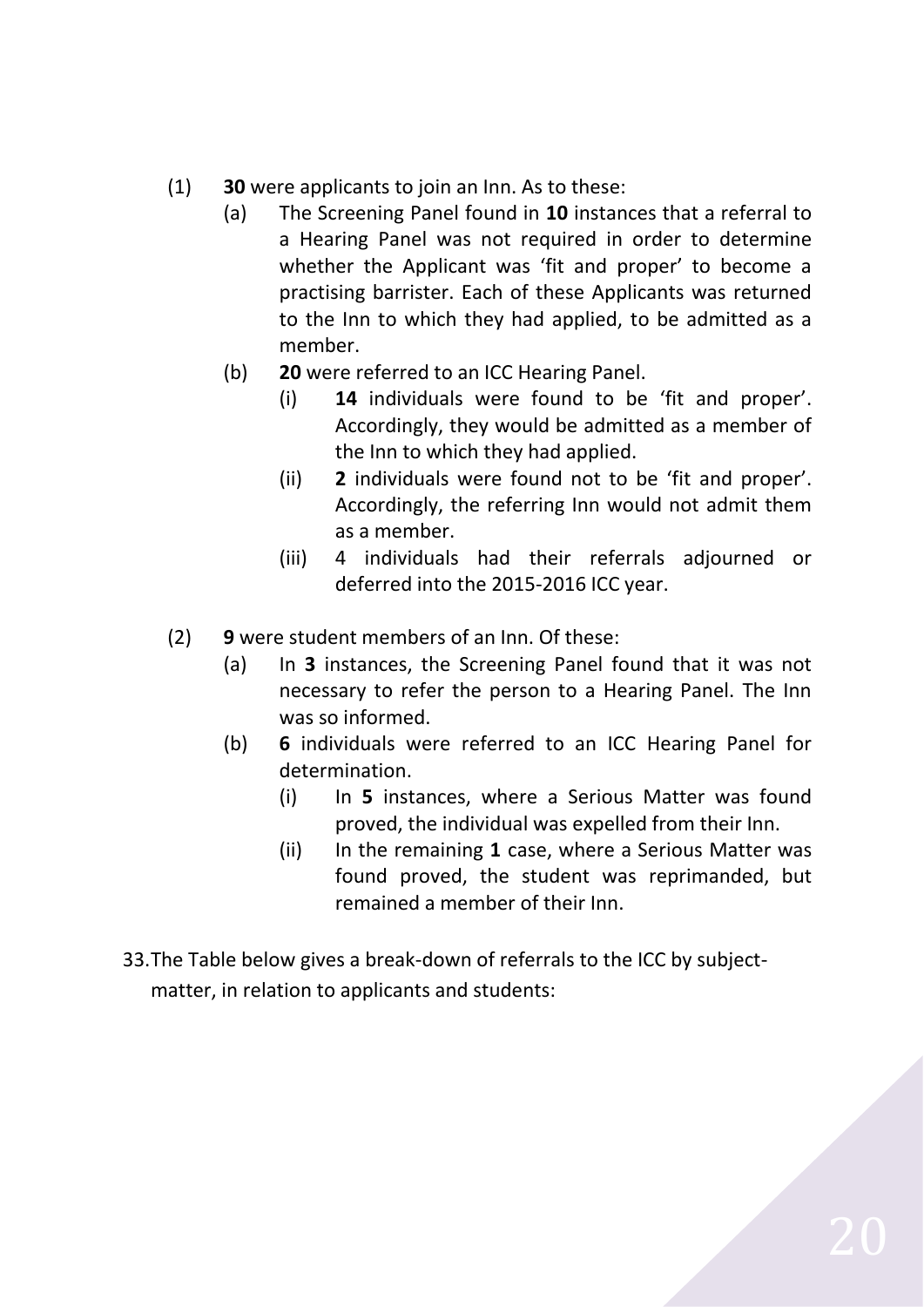

- 34.As in previous years, the majority of referrals related to the commission of criminal offences. However, previously another significant proportion of referrals related to academic misconduct (amounting to 22% of all referrals in 2013/14) whereas this has decreased in 2014-2015 to 8%. Given the low numbers involved this may simply be a statistical anomaly, and this will be monitored in future years.
- 35.The following Table sets out the number of Screening Panels and Hearing Panels which took place each month. Over the course of 2014/2015, there were **12** Screening Panels and **11** Panel Hearings. Both Screening Panels and Hearing Panels often consider more than one individual referral.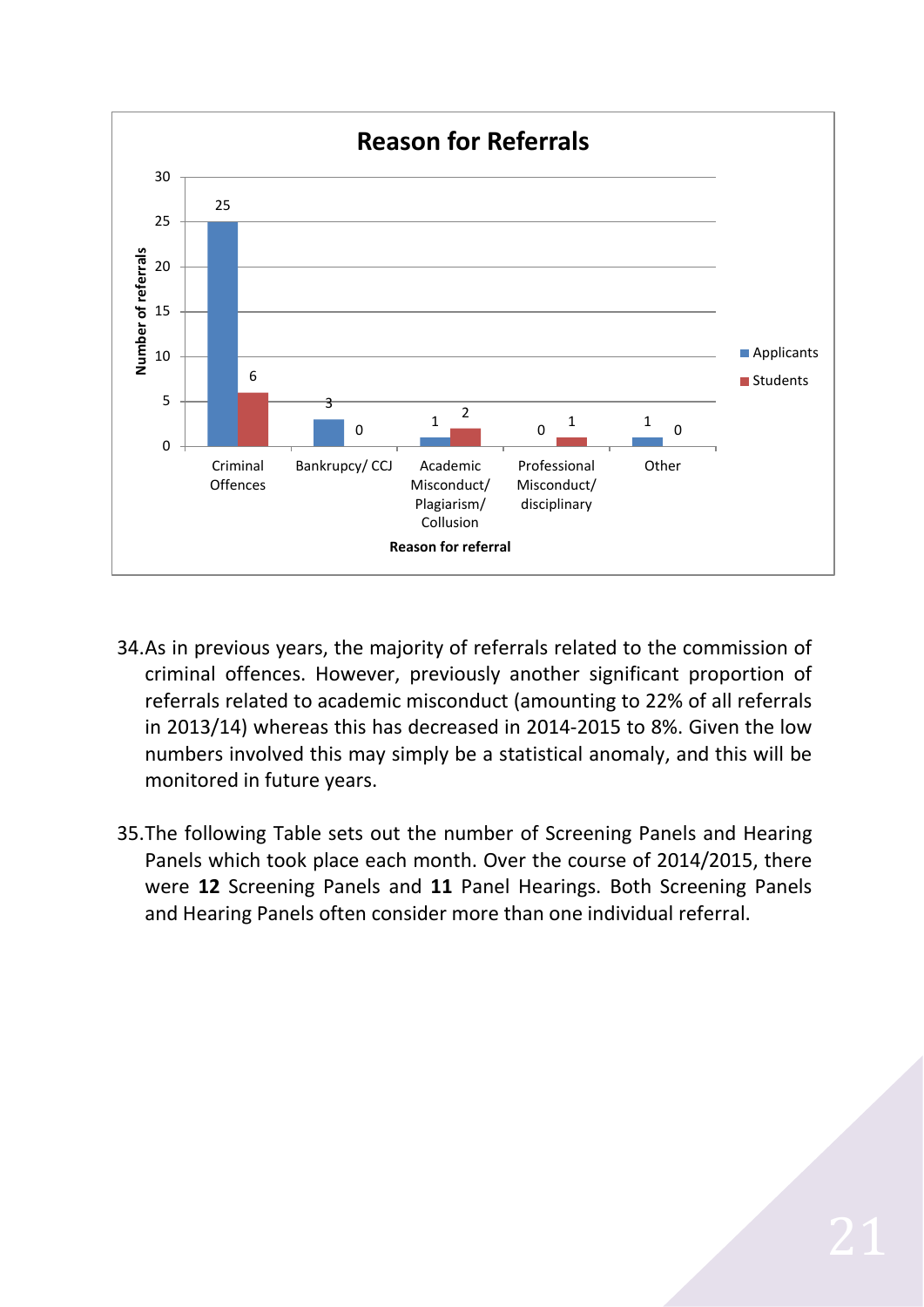

#### **Applications for review of ICC decisions**

- 36.An applicant or student who is dissatisfied with the outcome of a referral to the ICC may apply to the Bar Standards Board (**BSB**) for a review of the ICC decision. Applications for review are dealt with, on the basis of consideration of documents submitted to it, by the BSB's Qualifications Committee.
- 37.In 2014/15 **no** applications for review were submitted to the BSB. This compares with 5 in 2013-14. Information as to the applications for review to the BSB in previous years is set out in last year's Annual Report for the ICC (paragraphs 49-54).

#### **ICC Membership**

38.Grateful thanks are recorded to each of the members of the ICC, whose care and commitment in participating in Hearing Panels and otherwise in dealing with matters referred to the ICC, which takes considerable time and energy, is much appreciated.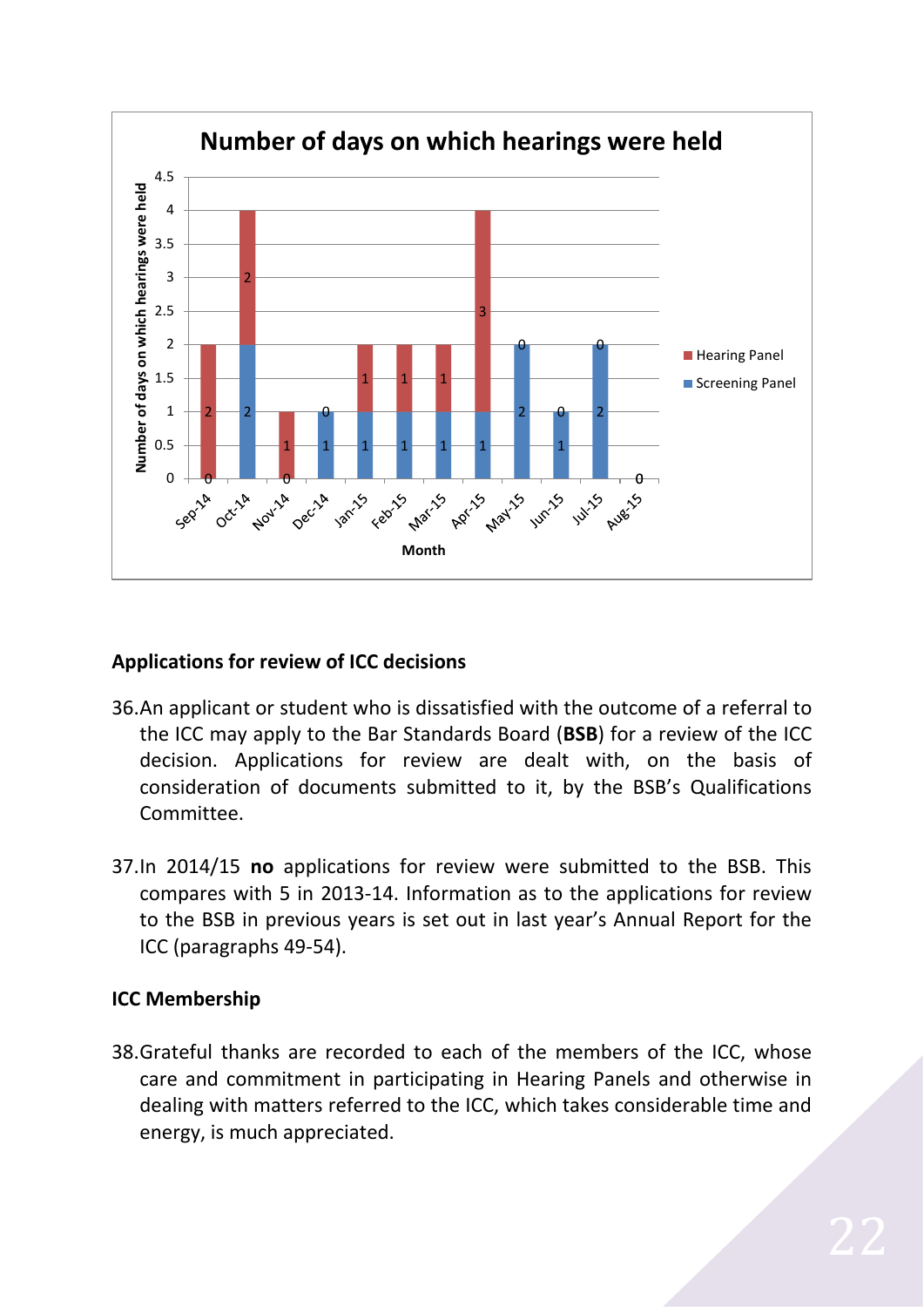- 39. Thirteen panel members were due to complete their second term of appointment in August 2015. As it is intended (subject to Legal Services Board approval) for all ICC matters in future to be heard by Panels made up of members of the Disciplinary Tribunal Pool, it was agreed to extend these 13 members' appointments for as far as permitted under the existing ICC Rules rather than recruit any new members onto the ICC at this stage. A complete list of ICC members can be found on the BTAS website at [http://www.tbtas.org.uk/about-us/who-we-are/inns-conduct-committee](http://www.tbtas.org.uk/about-us/who-we-are/inns-conduct-committee-members/)[members/.](http://www.tbtas.org.uk/about-us/who-we-are/inns-conduct-committee-members/)
- 40. The chart below sets out the extent of the involvement of existing ICC members in Panel Hearings during the 2014-2015 period:



As well as the number of Hearings 'attended', the chart also sets out ('Asked') the average number of times members were contacted and asked to serve on a Tribunal, and ('Declined') the average number of times members declined a request to serve on Tribunals (due to other commitments, etc).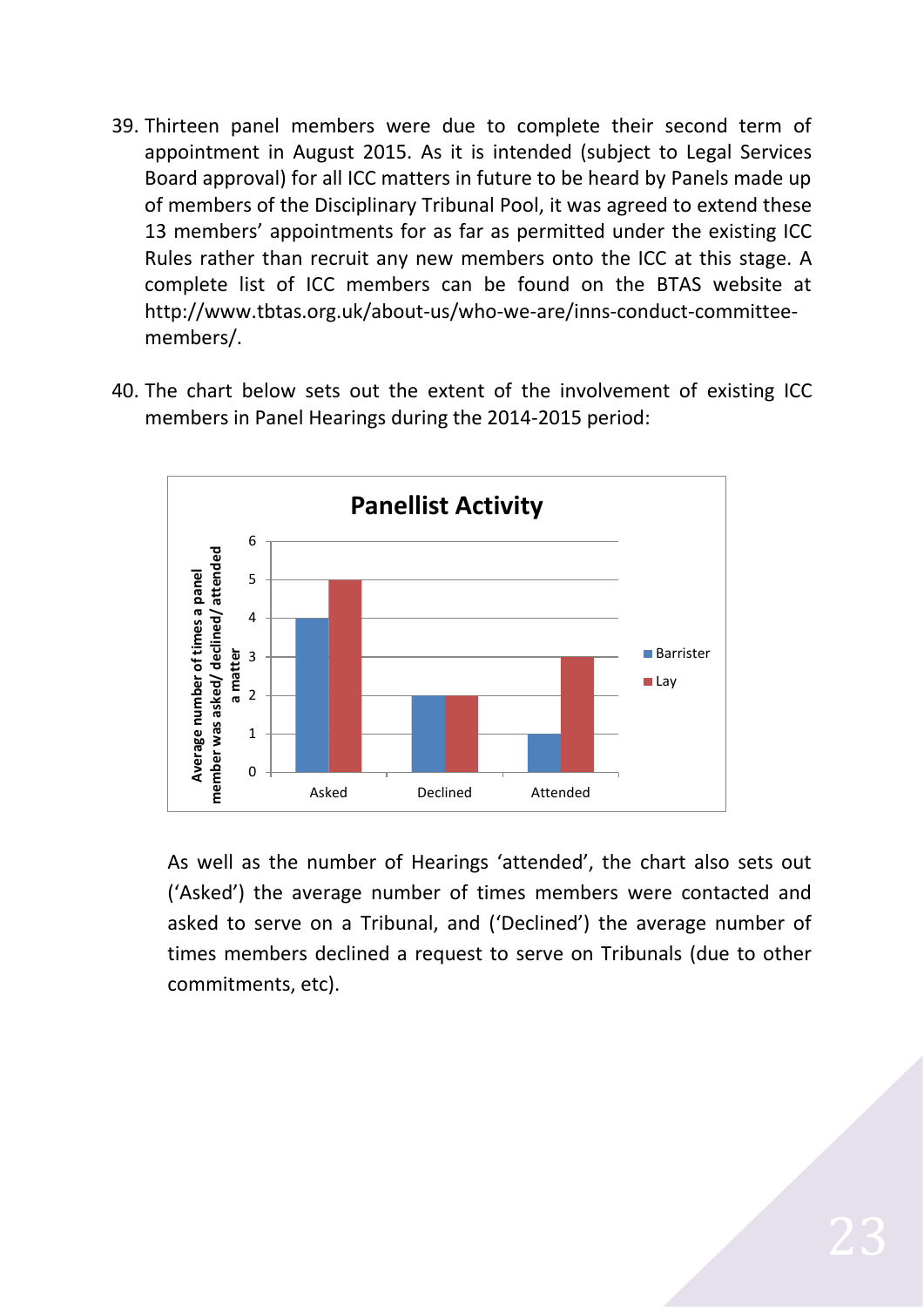**Case Study 3:** When applying to become a Member of one of the Inns of Court, 'C' declared several previous criminal convictions. These included possession with intent to supply a Class A controlled drug, and theft with an article with a blade or point in a public place.

The ICC Panel noted that the offences were committed while C was still a teenager, but that C had not offended subsequently in the more than 10 years following the convictions. They recognised that C had got involved with a 'bad crowd' in their childhood and made some very serious mistakes, but since then C had made a determined effort to put their past behind them and pursue a worthwhile life. This was demonstrated by C providing a number of excellent character references, all from persons who were fully aware of the detail of the convictions. The ICC panel agreed that C could now with confidence be regarded as a fit and proper person to become a practising barrister.

#### **Future Developments – Revisions to the ICC Rules**

- 41.In July 2015, the ICC asked the BSB to approve revisions to the ICC Rules. These were approved by the BSB in October 2015, which subsequently passed them to the Legal Service Board (**LSB**) for ratification. At the time of writing, no decision has been made by the LSB and so the existing ICC Rules continue to have effect.
- 42. The revisions to the ICC Rules were developed by a Working Group, with input from the Inns of Court; they were reviewed by external solicitors and by the lay and legally-qualified members of the BTAS Strategic Advisory Board; and they were reviewed and approved by the members of the ICC and the Board of Trustees of the Council of the Inns' of Court (**COIC**). As noted above, they have been approved by the BSB. The key changes proposed can be summarised as follows:
	- (a) To reform the ICC so as to be an executive committee responsible for policy and standards (and no longer responsible for hearing individual cases).
	- (b) For members of the Disciplinary Tribunal Pool to be delegated responsibility to hear ICC matters (both on the grounds of operational efficiency and because members of the Pool are already subject to rigorous selection, training and appraisal mechanisms)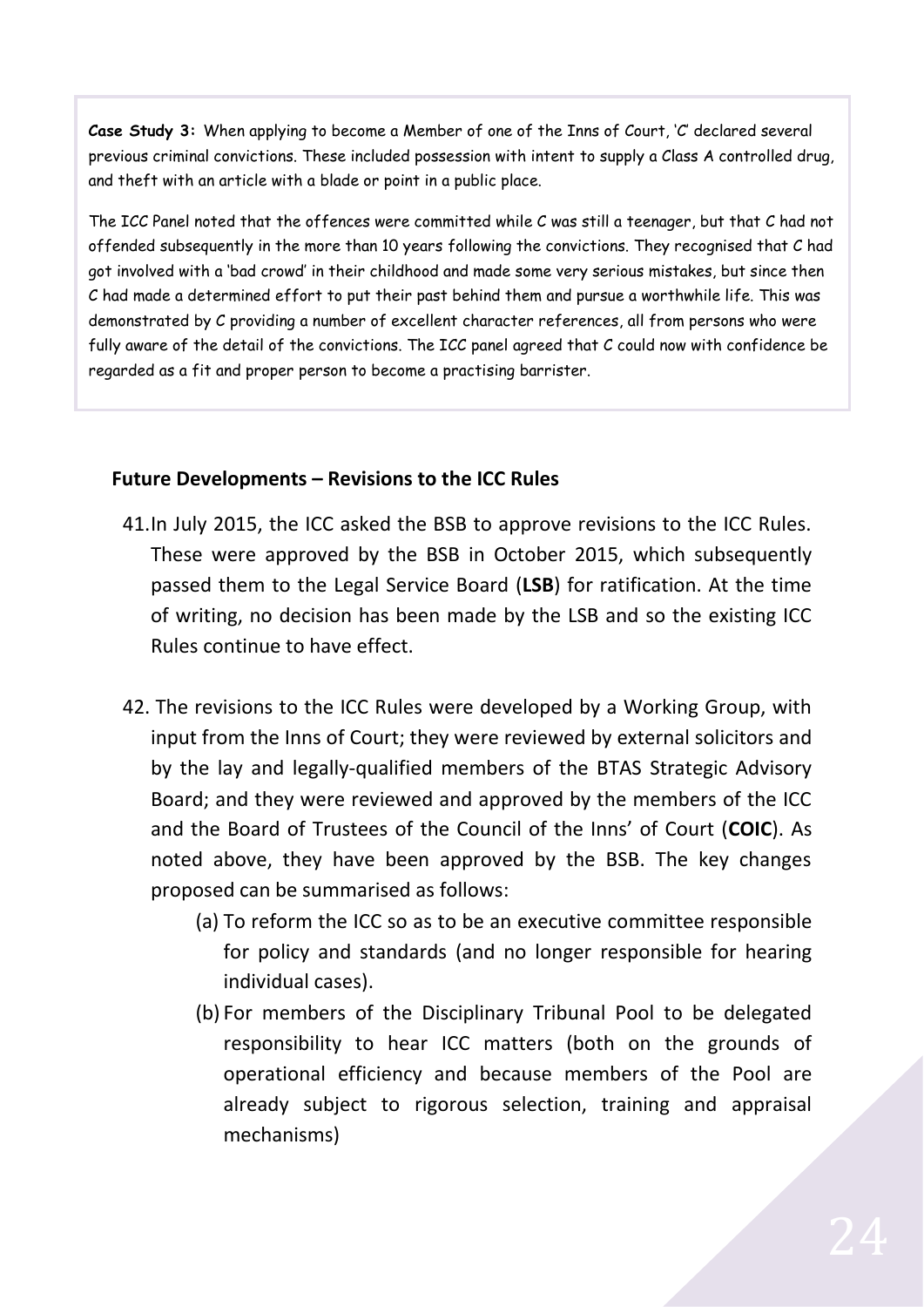- (c) To incorporate changes within a clear statement of the procedure to be followed in ICC cases, including:-
	- (i) To introduce and specify a burden and standard of proof (the civil standard – 'more likely than not').
	- (ii) To provide for hearings to take place in private (generally), but with provision for a public hearing (a) where the applicant or student so requests or (b) where the matter under consideration relates to a barrister seeking readmission to an Inn, having been previously disbarred (following a public hearing).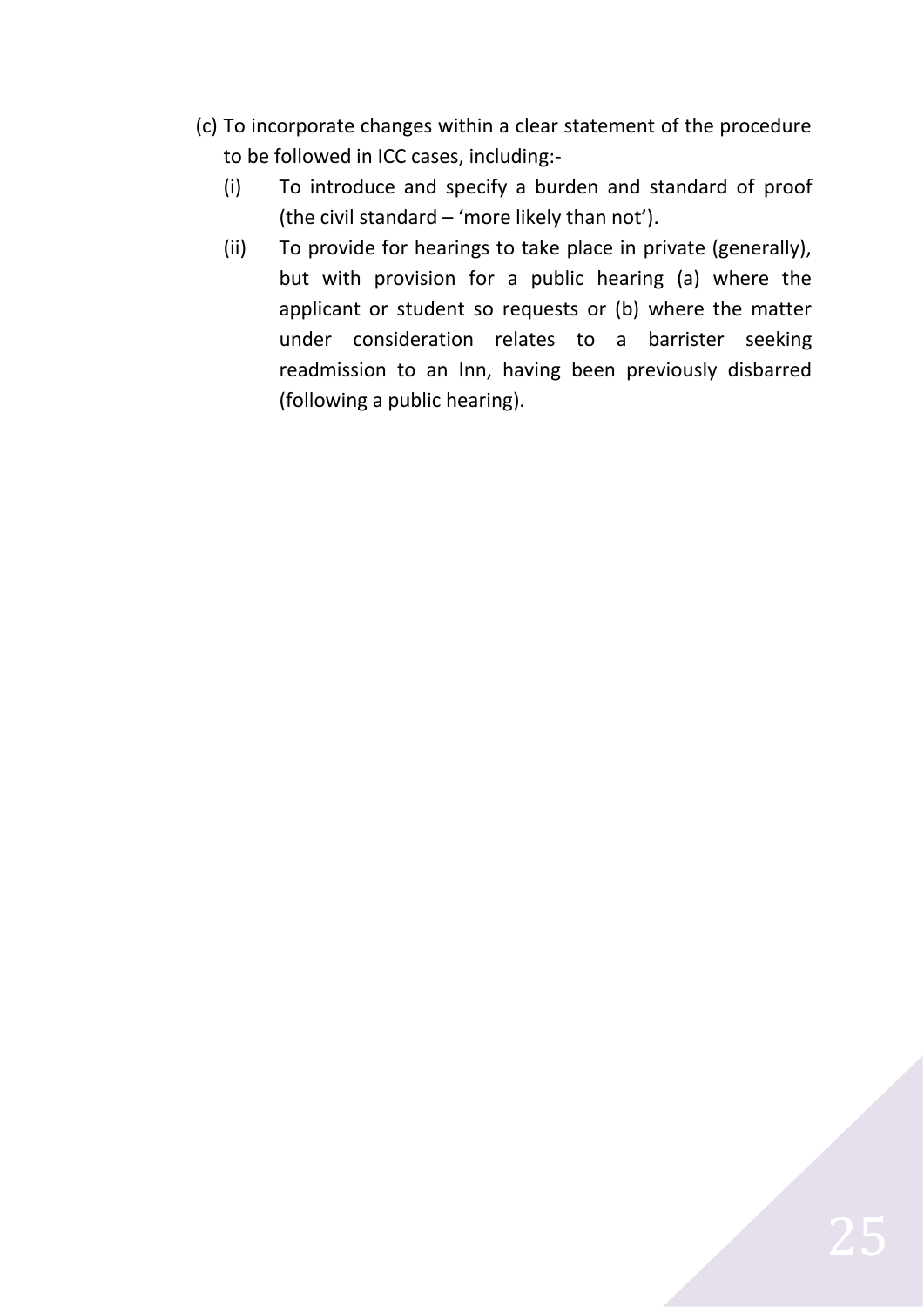#### <span id="page-26-0"></span>**THE TRIBUNAL APPOINTMENTS BODY'S REPORT**

- 43.The Tribunal Appointments Body ('the TAB') is the Body responsible for appointing barrister, lay and QC members of the Disciplinary Tribunal Pool; and barristers to act as clerks at Disciplinary Tribunals. It is also responsible for ensuring that those appointed are fit and proper to act, both at the time they were appointed and throughout the entirety of their term of office.
- 44.Members of the TAB are themselves subject to appraisal. During the course of 2015 seven members of the TAB successfully underwent appraisal and were accordingly reappointed as members of the Body for a second term of three years.
- 45.Members of the Disciplinary Tribunal Pool and Clerks serve at Hearing Panels convened to hear Disciplinary Tribunals (both three and five-person Panels), Interim Suspension Panels, Fitness to Practice Hearing Panels and Appeals Against Administrative Sanctions (imposed by the Bar Standards Board). At the present time they have no involvement with conduct matters before the Inns' Conduct Committee (ICC), which is the responsibility of an entirely separate Panel.
- 46.The TAB conducted a large-scale recruitment exercise in 2012, leading to the appointment of an entirely new Pool in early 2013. As the vast majority of these Panellists remained eligible and very willing to act in 2015, no recruitment of new Panellists was required during the year.

#### **Reappointments to the Panel in 2015**

47.Twenty five members of the Pool completed their first term of office in the first few months of 2015 (these individuals had been appointed for an initial term of two years). Having first considered their continuing eligibility, completion of mandatory training, and confirmed that they had satisfactorily taken part in the appraisal process, the TAB recommended to the President of the Council of the Inns of Court that twenty four of these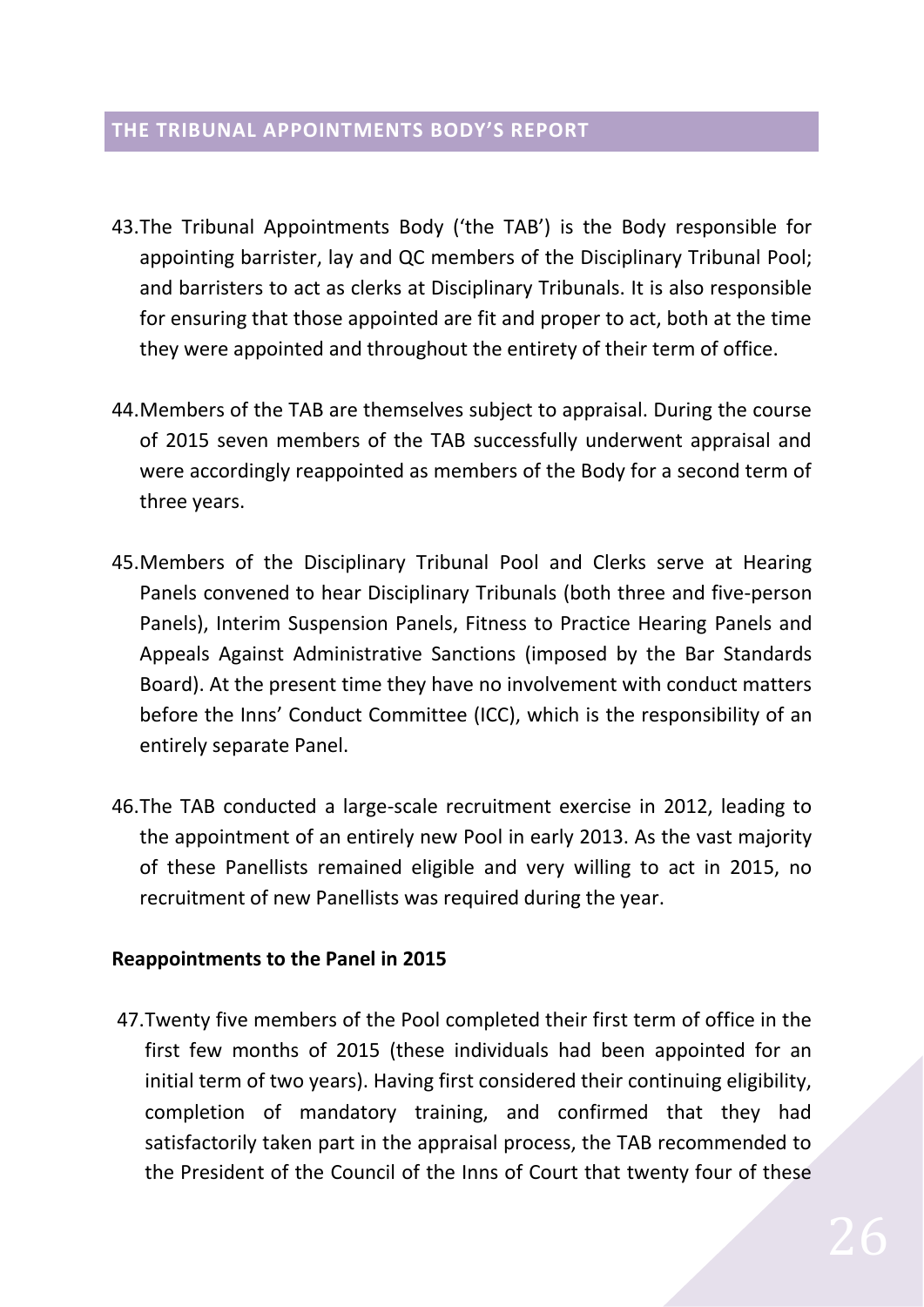Panellists be reappointed for a second term of three-years, as required by the terms of the *Appointments Protocol.* This recommendation was subsequently accepted and approved by the President. The twenty-fifth individual elected to step down from the Pool at the end of their first term of office due to the pressure of other professional commitments.

### **Panellists and Clerks in 2015**

48.As at 31 December 2015, the Disciplinary Tribunal Pool was made up as follows:

- 26 Barrister Panel Members
- 31 Lay Panel Members
- 13 QC Panel Members
- 12 Clerks
- 49.The following individuals stepped down from the Pool during the course of the year:
	- Lay Panel Members: Bernard Herdan, following his appointment as a member of the Board of the Office for Legal Complaints.
	- QC Panel Members: David Hunt QC, upon his appointment as Treasurer of Gray's Inn; and Miss Eleanor Laws QC, due to other professional commitments
	- Clerks: Jacqueline Lean and Roddy Abbott, due to other professional commitments; Rhiannon Lewis, due to leaving the Bar and moving overseas; and Simon McCrossan, following an appointment as Head of Public Affairs in a charitable organisation.

The TAB would like to record its sincere appreciation for their efforts over the years, and wish them every success for the future.

50.Full details of the membership of the 2015 Pool is available at [\(http://www.tbtas.org.uk/about-us/who-we-are/panel-members/](http://www.tbtas.org.uk/about-us/who-we-are/panel-members/) ).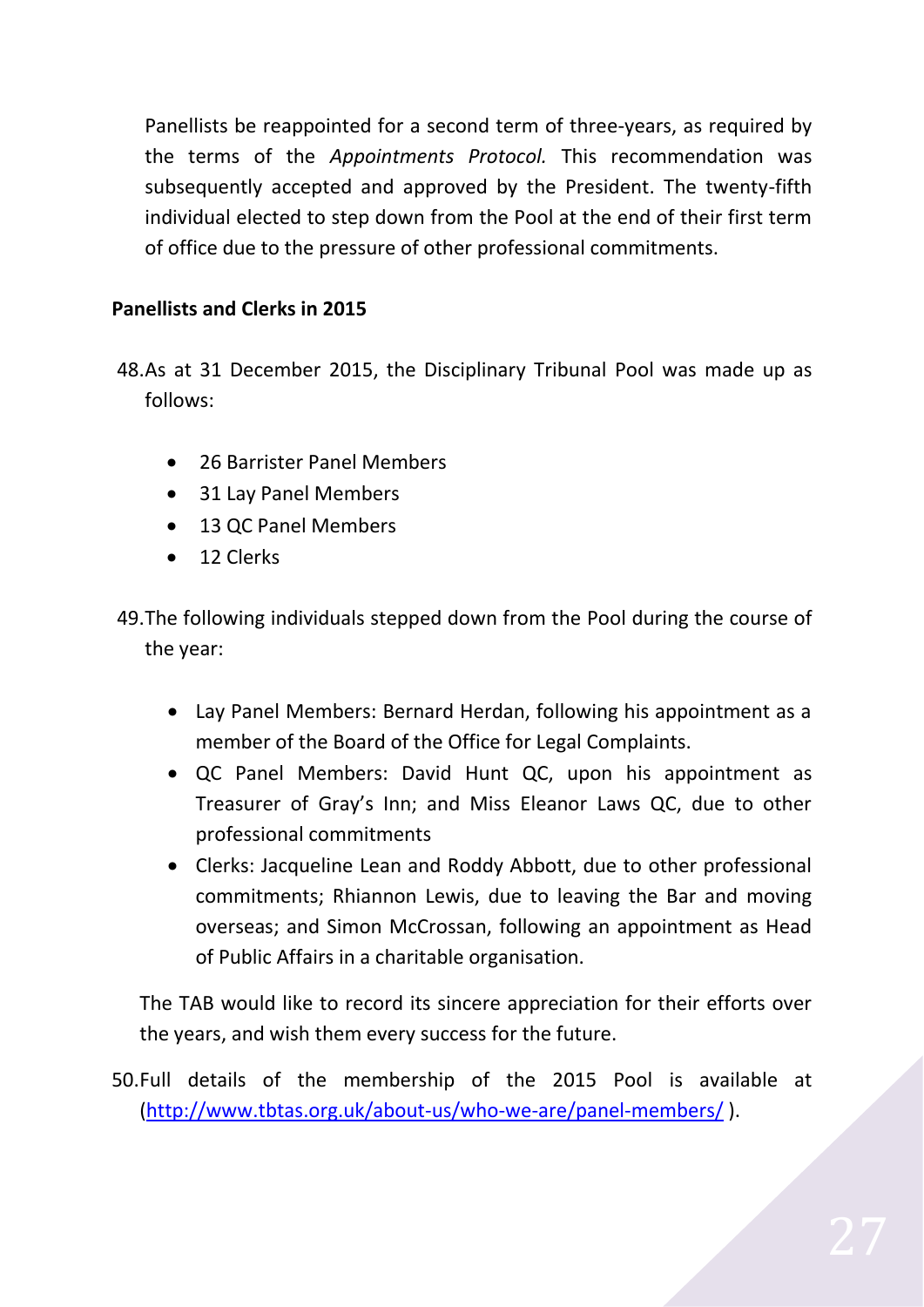#### **Composition of the Pool in 2015**

51.The following charts sets out information about the composition of the Pool by gender, ethnicity and age (as at 31 December 2015). While no recruitment of new Panellists took place in 2015 the proportions will be slightly different from those in the 2014 Report due to the small number of individuals stepping down from the Pool:

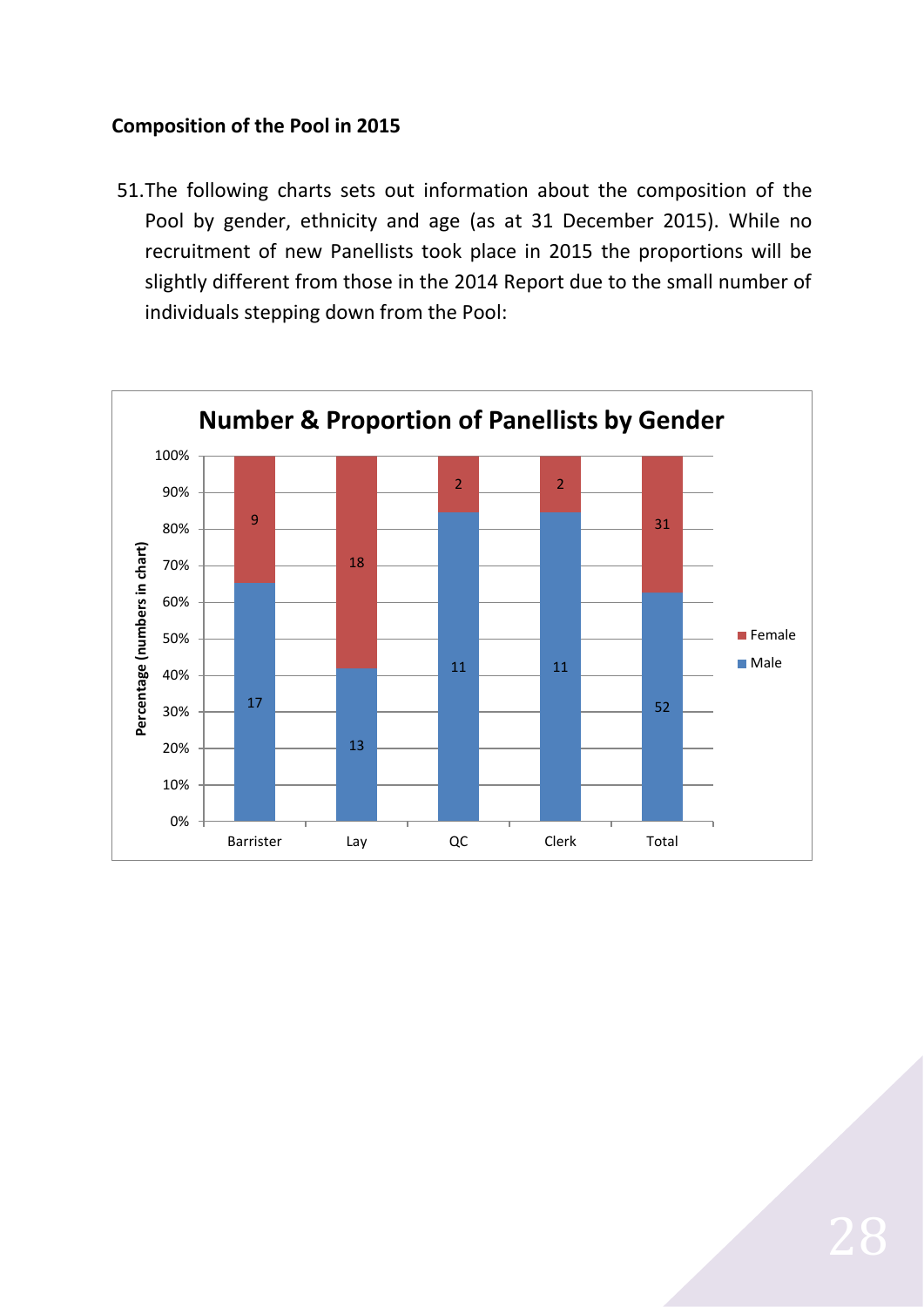



52.Three Members of the Pool consider themselves disabled, and in all cases BTAS has made reasonable adjustments to enable them to act.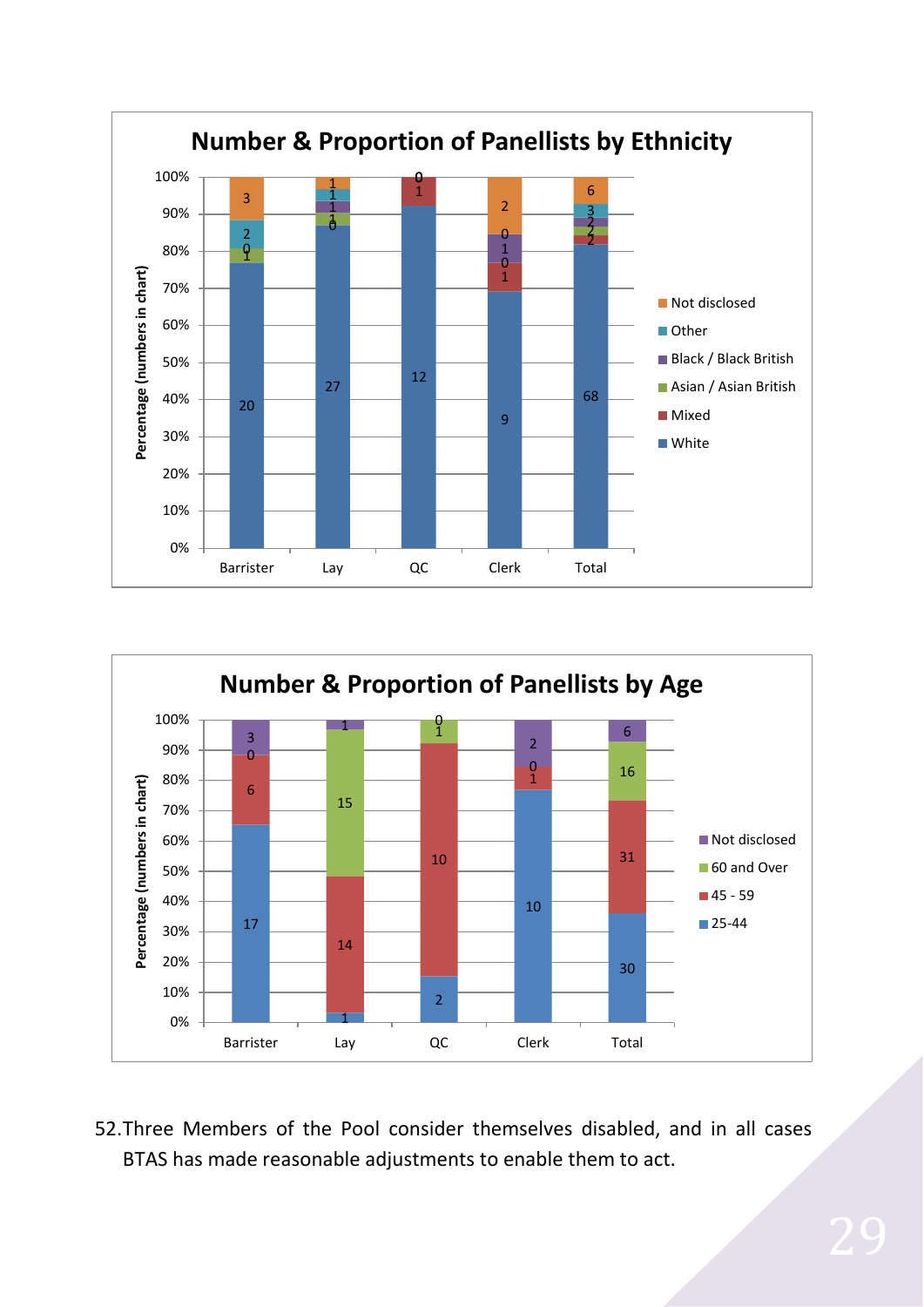#### **Panellist Activity in 2014**

53.Given that a total of 39 Hearings took place in 2015, and that there are 70 members of the Panel, the number of Tribunals which the average Panellist had the opportunity to serve in the year is inevitably relatively low. This is demonstrated in the chart below:



As well as the number of Hearings 'attended', the chart also sets out ('Asked') the average number of times members were contacted and asked to serve on a Tribunal, and ('Declined') the average number of times members declined a request to serve on Tribunals (due to other commitments, etc).

54.While some Hearings are complex cases and can last for several days, it is equally possible for others to be concluded in a matter of hours. The average length of a Hearing in 2015 was 1.3 days, which means that the data in the chart above is not unrepresentative of the total average contact time Panellists had with BTAS Tribunals during the year.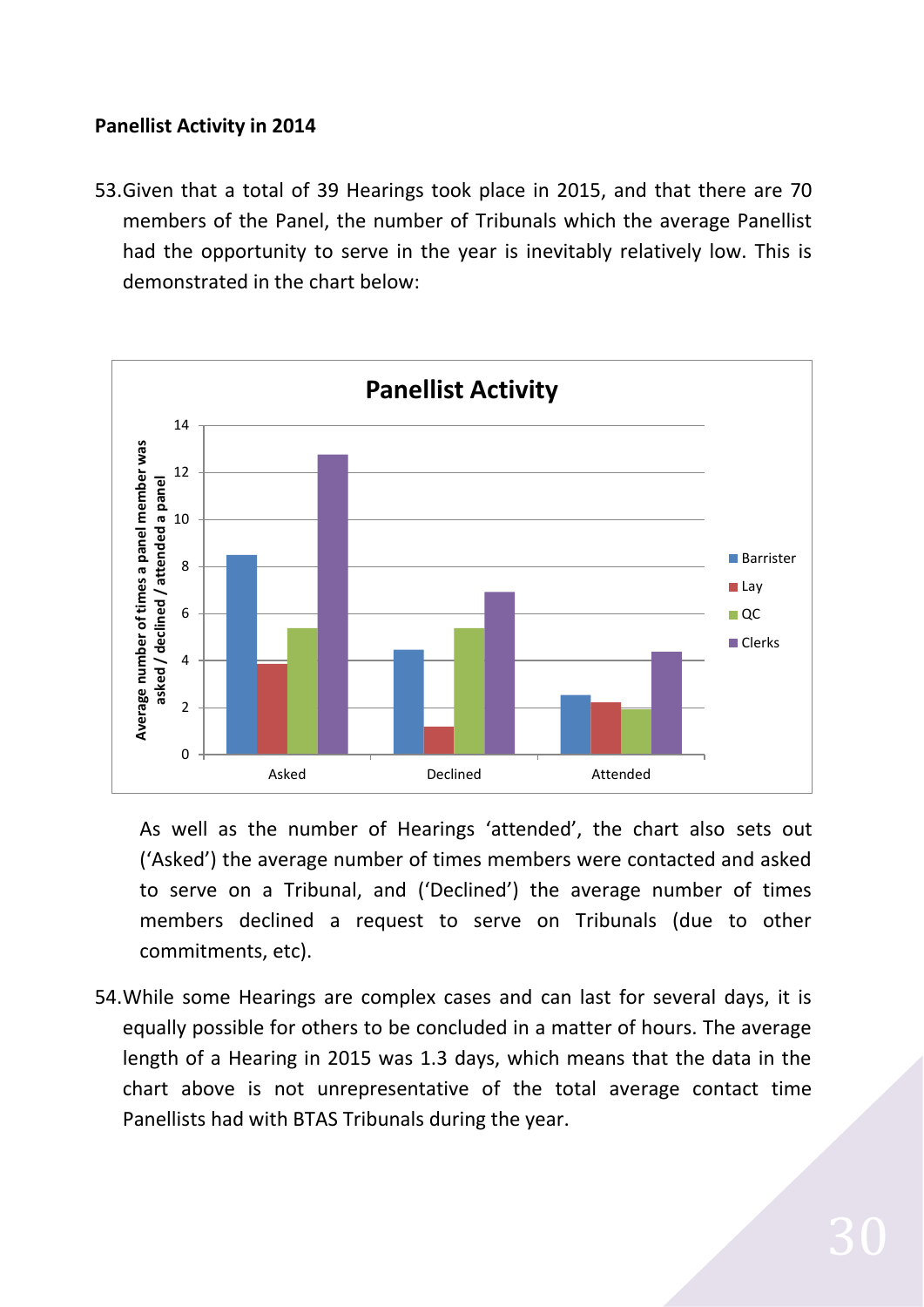- 55.It should be understood when considering the chart above that, to encourage diverse panels, care is taken to avoid simply appointing the same individuals time after time. Therefore, individuals with poor availability may be asked a large number of times over the course of the year, whereas individuals who accept and attend (for example) the first three hearings they are contacted about in a year may not be contacted again.
- 56.The size of the current Pool, when recruited in 2012, was based on the assumption that there would be many more hearings taking place than at present. This is because the BSB subsequently changed its procedures enabling it to deal with less-serious matters (such as the requirement to report CPD activity) itself, under the 'Administrative Sanctions' procedures.
- 57.While the TAB's priority is ensuring that the Pool is large enough that sufficient Panellists will always be available to serve on a Tribunal whenever one needs to be convened, it is nevertheless mindful that Panellists are likely to require a certain level of activity to develop familiarity and expertise in the role. The TAB would like to see the average number of Hearings attended per Panellist to increase from the current 2 -3 per year. This however can only be achieved if the number of Hearings were to return to previous levels, or the size of the Pool is reduced.
- 58.As reported in the Inns' Conduct Committee Report, subject to approval from the Legal Services Board, revisions to the ICC Rules will mean that responsibility for considering the conduct of applicants to, and students of, the Inns of Court will transfer from the membership of the Inns' Conduct Committee itself, to the members of the Disciplinary Pool. If and when this comes into effect there will be some uplift in the activity levels of Panellists.
- 59.The TAB will be taking this data carefully into account when determining the future numbers of new Panellists to be recruited as members of the Disciplinary Tribunal Pool.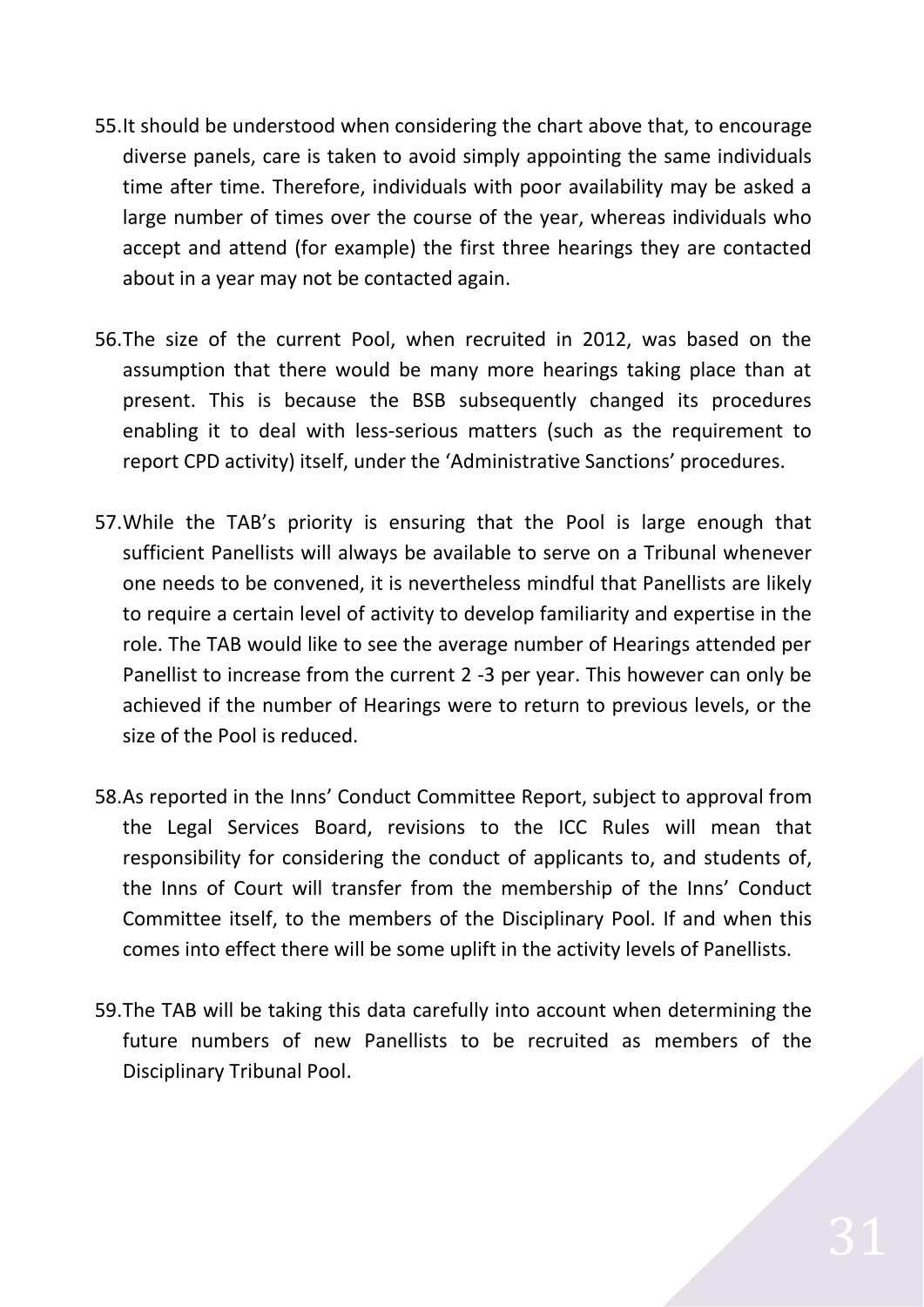#### **Panel Training**

- 60. In preparation for the transfer of responsibility for Inns' Conduct Committee Hearings (see para 58 above), 18 Panellists attended ICC hearings as observers in 2015 to familiarise themselves with the different procedures and approach used during these hearings. Observations will continue to take place in 2016, with numbers of observers at each Hearing limited to avoid any disturbance to the cases taking place.
- 61.A programme of joint induction (for new Pool members) and refresher (for existing Pool members) training is being developed and will be delivered during 2016 to ensure all Pool members are fully up to date and familiar with the policies and practices applicable to their roles.

#### **Future Membership of the Disciplinary Pool**

- 62.During 2015 the TAB approved a number of measures with regard to the future membership of the Disciplinary Pool:
- 63.To increase the frequency and volume of turnover in Pool membership, the TAB agreed to reduce the standard term of office for members of the Pool from four to three years.
- 64.To achieve the aim of a 'balanced' Pool, consistently made up of both new and experienced members, the TAB agreed that new members must be recruited to the Pool every three years. Ultimately, and after a transition period, the intention is that the equivalent of half the Pool will be renewed every three years (with members serving two three-year terms).
- 65.To avoid the current Pool becoming 'stale', the TAB agreed that the first of these triennial recruitment exercises should commence in 2016. This decision was made fully cognisant of the fact that the existing members of the Pool could be offered second terms that would avoid the need for any additional recruitment taking place until 2019. The TAB felt that this proactive intervention was necessary given that otherwise no new members would have been recruited to the Pool for eight years, and that if no action was